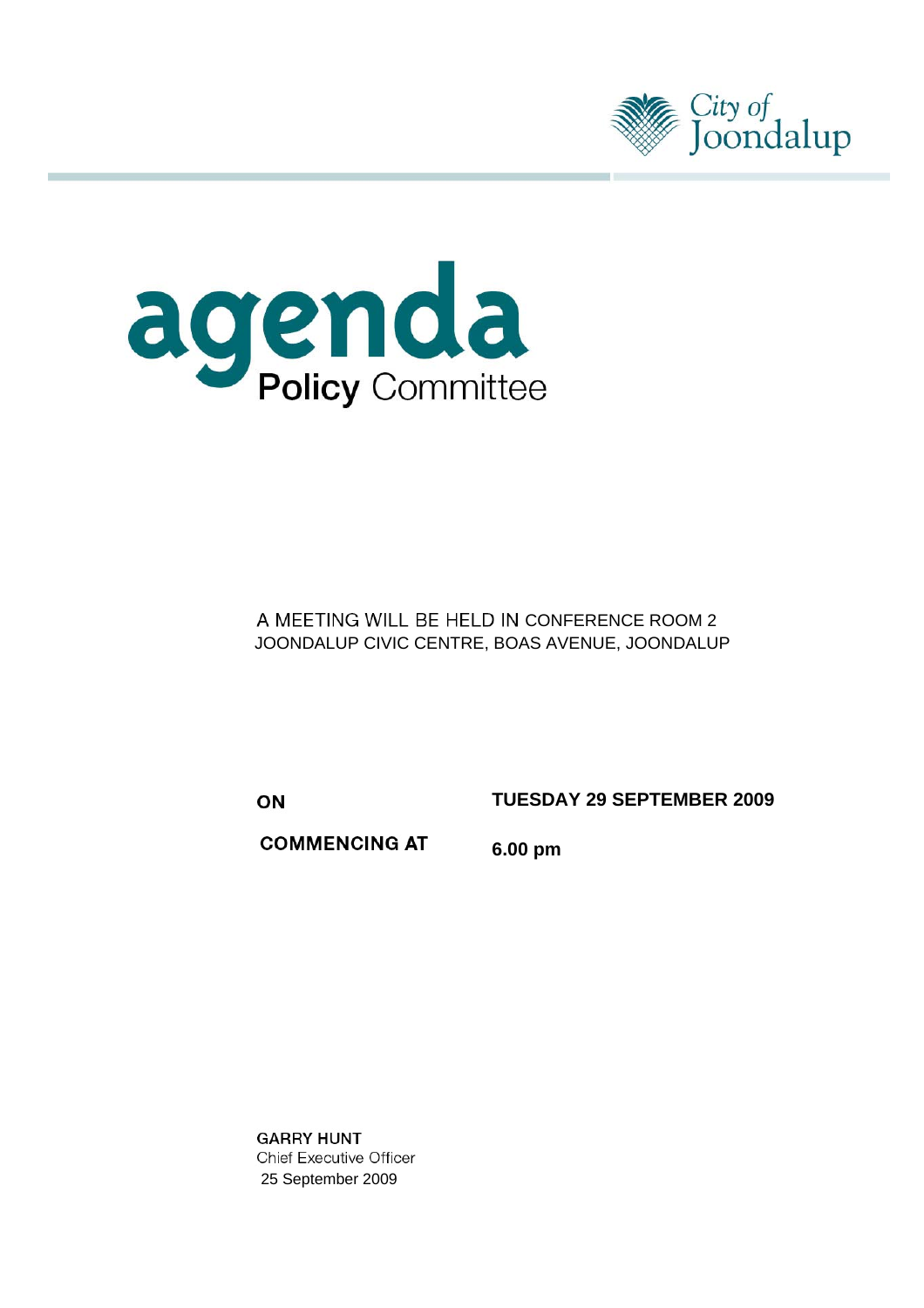# **TABLE OF CONTENTS**

| <b>Item No</b>    | <b>Title</b>                                                                                 | Page No        |
|-------------------|----------------------------------------------------------------------------------------------|----------------|
|                   | <b>Declaration of Opening</b>                                                                | $\overline{4}$ |
|                   | Apologies/Leave of absence                                                                   | 4              |
|                   | <b>Confirmation of Minutes</b>                                                               | 4              |
|                   | Announcements by the Presiding Person without discussion                                     | 4              |
|                   | Declarations of Interest                                                                     | 4              |
|                   | Identification of matters for which the meeting may sit behind<br>closed doors               | 4              |
|                   | Petitions and deputations                                                                    | 4              |
|                   | Reports                                                                                      | 4              |
| Item 1            | Policy Review - Alfresco Activities - Report on Submissions                                  | 5              |
| Item <sub>2</sub> | <b>Draft Signs Policy</b>                                                                    | 10             |
| Item <sub>3</sub> | Policy - Notification of Approved Commercial<br>Draft<br>Development - Report on Submissions | 16             |
| Item $4$          | Public Participation Policy 1.2 - Review                                                     | 19             |
| Item <sub>5</sub> | Policy 7-20 - Hire of Community Facilities and Venues                                        | 28             |
|                   | Motions of which previous notice has been given                                              | 35             |
|                   | Requests for Reports for future consideration                                                | 35             |
|                   | Closure                                                                                      | 35             |

#### **Note:**

#### **Clause 77 of the City's Standing Orders Local Law 2005 states:**

"Unless otherwise provided in this local law, the provisions of this local law shall apply to meetings of committees with the exception of:

- (a) clause 29 (Members seating;) and
- (b) clause 54 (Limitation on members speaking.)"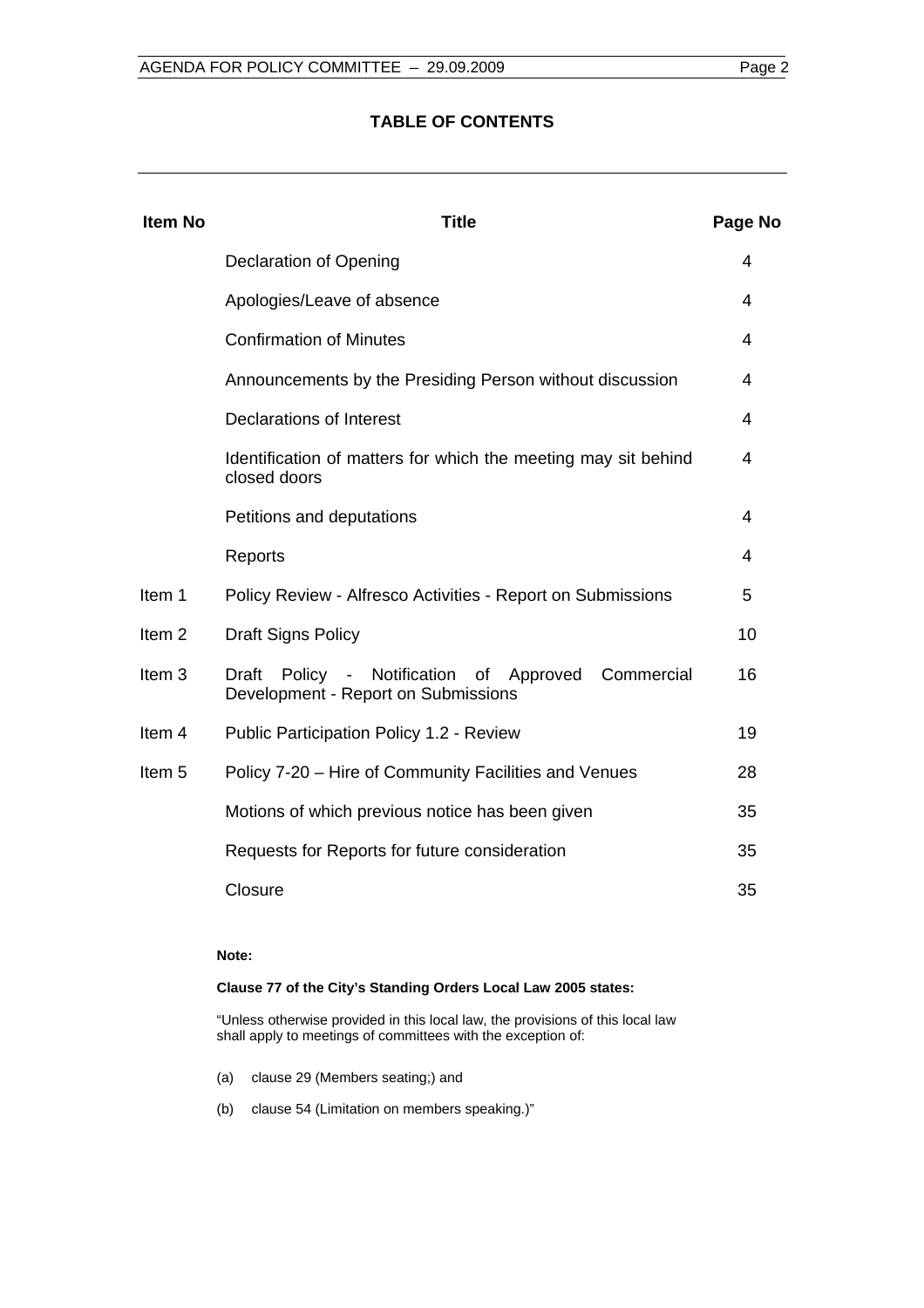# **CITY OF JOONDALUP**

Notice is hereby given that a meeting of the **POLICY COMMITTEE** will be held in Conference Room 2, Joondalup Civic Centre, Boas Avenue, Joondalup on **TUESDAY 29 SEPTEMBER 2009** commencing at **6.00 pm** 

GARRY HUNT Chief Executive Officer  $\Box$  Joondalup Joondalup 25 September 2009 Western Australia

# **AGENDA**

#### *Committee Members*

Mayor Troy Pickard Cr Mike Norman South-West Ward Cr Sue Hart South-East Ward Cr Fiona Diaz **South Ward** South Ward Vacancy **Central Ward** 

Cr Kerry Hollywood *Presiding Person* North Ward Cr Trona Young *Deputy Presiding Person* North-Central Ward

#### *Quorum for meetings (4):*

*The quorum for a meeting is to be at least 50% of the number of offices (whether vacant or not) of member of the committee.* 

#### *Simple Majority:*

*A simple majority vote is to be more than 50% of those members present at the meeting.* 

#### *Absolute Majority (4):*

*An absolute majority vote is to be more than 50% of the number of offices (whether vacant or not) of the committee.* 

#### *Casting vote:*

*In the event that the vote on a motion is tied, the presiding person must cast a second vote.*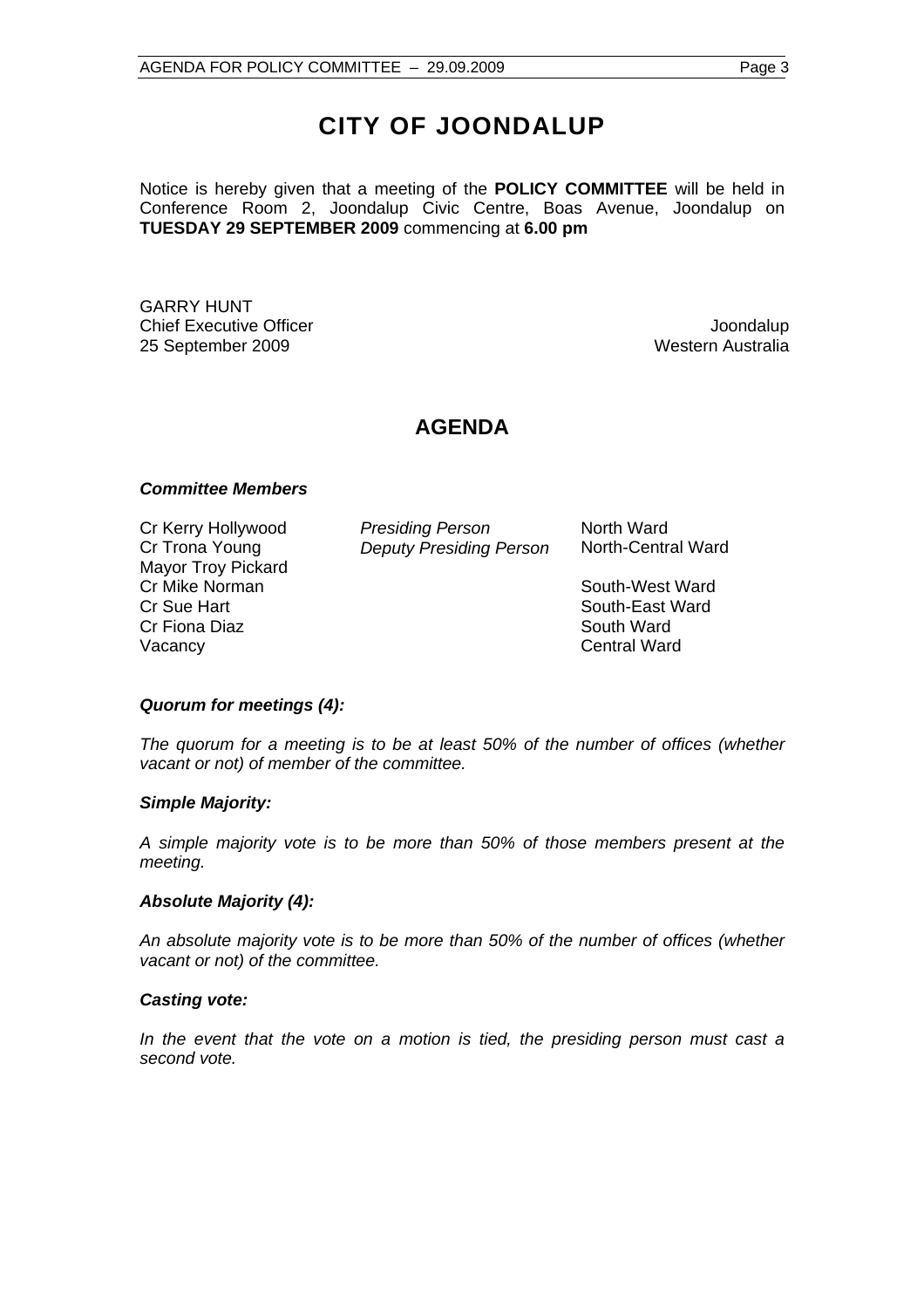# <span id="page-3-0"></span>**Terms of Reference**

- *(a) To make recommendations to Council on the development and review of strategic (Council) policies to identify the direction of the Council;*
- *(b) To Initiate and formulate strategic (Council) policies;*
- *(c) To devise and oversee the method of development (level and manner of community consultation) for the development of strategic (Council) policies;*
- *(d) To review the Council Policy Governance Framework in order to ensure compliance with provisions of the Local Government Act 1995.*

# **DECLARATION OF OPENING**

# **APOLOGIES/LEAVE OF ABSENCE**

#### **CONFIRMATION OF MINUTES**

MINUTES OF THE POLICY COMMITTEE HELD ON 4 JUNE 2009

#### **RECOMMENDATION**

**That the minutes of the meeting of the Policy Committee held on 4 June 2009 be confirmed as a true and correct record.** 

**ANNOUNCEMENTS BY THE PRESIDING PERSON WITHOUT DISCUSSION** 

**DECLARATIONS OF INTEREST** 

**IDENTIFICATION OF MATTERS FOR WHICH THE MEETING MAY SIT BEHIND CLOSED DOORS** 

**PETITIONS AND DEPUTATIONS** 

**REPORTS**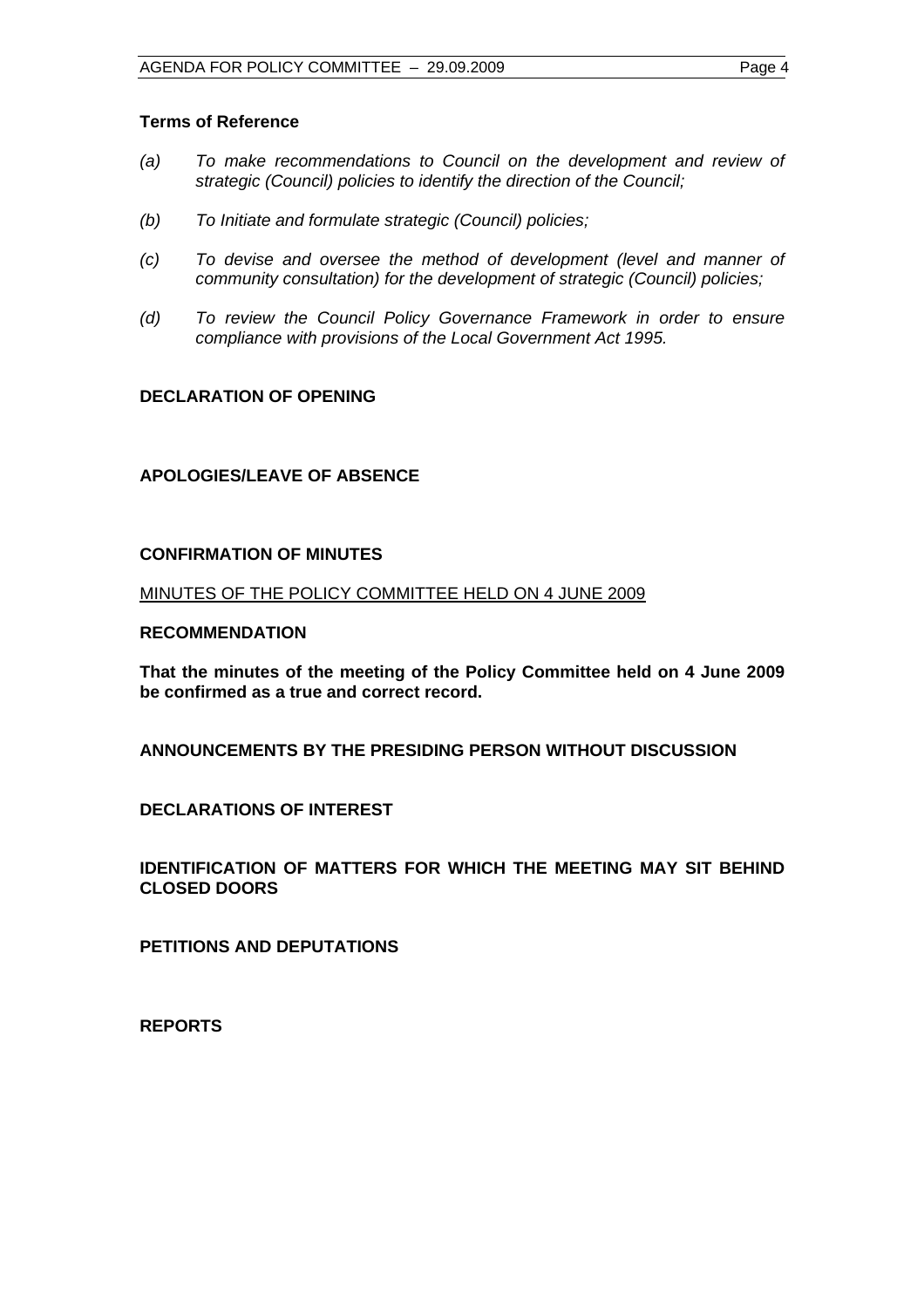# <span id="page-4-0"></span>**ITEM 1 POLICY REVIEW - ALFRESCO ACTIVITIES - REPORT ON SUBMISSIONS**

| <b>WARD:</b>                           | All                                                     |                                                             |
|----------------------------------------|---------------------------------------------------------|-------------------------------------------------------------|
| <b>RESPONSIBLE</b><br><b>DIRECTOR:</b> | Mr. Clayton Higham<br>Planning and Development (Acting) |                                                             |
| <b>FILE NUMBER:</b>                    | 03366                                                   |                                                             |
| <b>ATTACHMENTS:</b>                    | Attachment 1:<br>Attachment 2:                          | <b>Alfresco Activities Policy</b><br>Summary of submissions |

# **PURPOSE**

The purpose of this report is for the Policy Committee to consider all submissions and proceed with a recommendation to Council to adopt the revised Policy – Alfresco Activities.

# **EXECUTIVE SUMMARY**

The Policy Committee, at its meeting held on 4 June 2009, was presented with the revised and modified Alfresco Activities Policy. Subsequently, Council at its meeting held on 16 June 2009 resolved as follows:

- *"(a) In accordance with Clause 8.11 of the City of Joondalup's District Planning Scheme No 2, ADVERTISES the draft City Policy 7-5 – Alfresco Activities, as shown in Attachment 5 to Report CJ123-06/09;*
- *(b) NOTES that, if adopted, the new alfresco activities policy would be applied to existing alfresco activities upon renewal of planning approval, or within 24 months of the adoption of the new policy, whichever is the longer period."*

The draft policy was advertised for comment for a period of 30 days, in which time 16 submissions were received.

It is recommended that the Policy Committee supports the adoption of Policy 7-5 Alfresco Activities.

# **BACKGROUND**

In September 2008 a review of the Policy 7-5 Alfresco Activities was initiated to give consideration to the uniform location of alfresco activities within the footpath for the Joondalup City Centre. It was considered that the current practice to locate alfresco activities beneath awnings was not in keeping with the objective of providing pedestrians with a continuous sheltered path of travel throughout the City Centre. As such a review was undertaken to establish an appropriate location for alfresco dining in a relative uniform manner throughout the City Centre.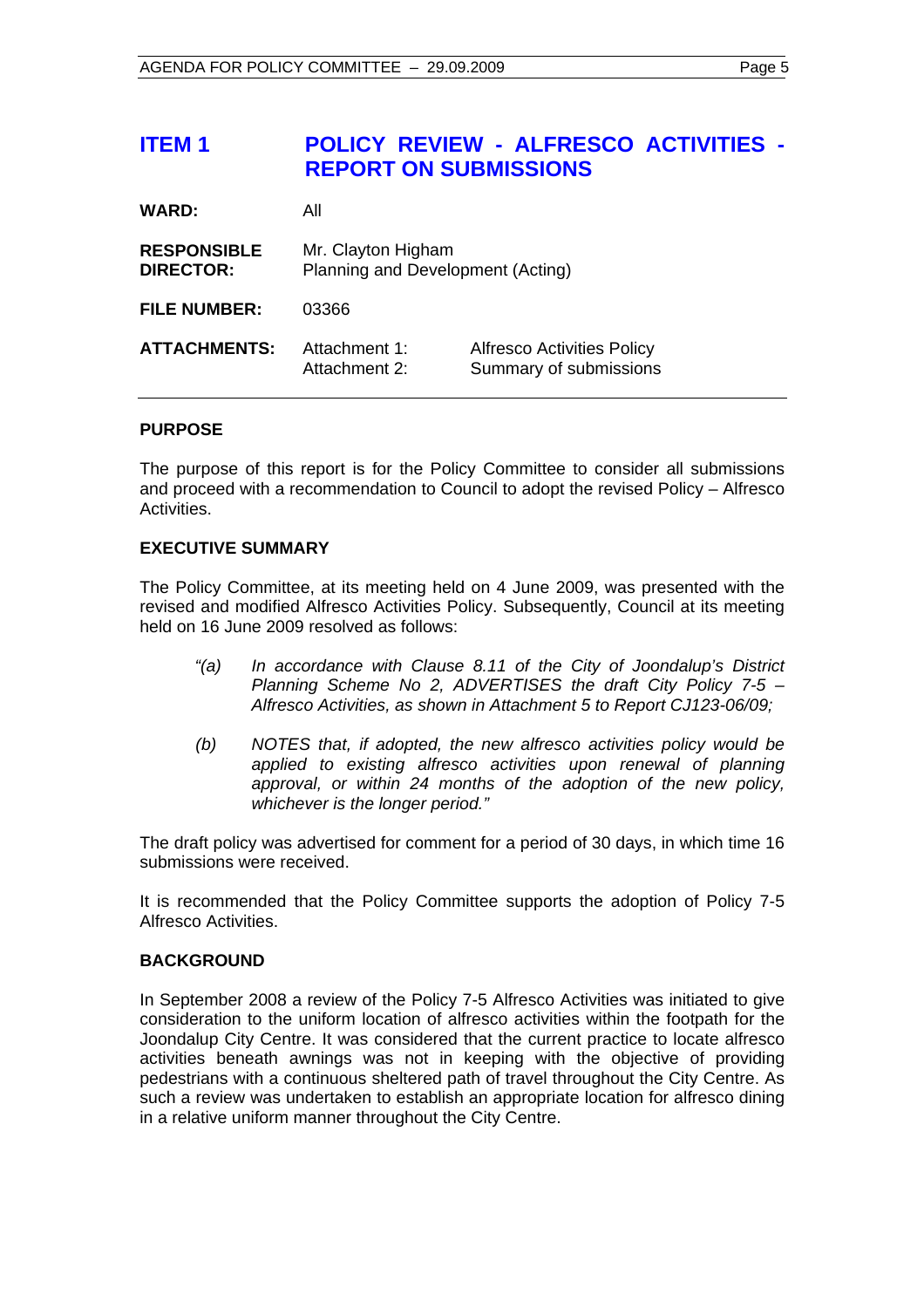As part of this review a number of other aspects of alfresco activity development were examined and various policy modifications were presented to the Policy Committee at its meeting held on 15 December 2008. Modifications included:

- A standard location for alfresco activities was suggested which reserved a pedestrian path abutting a building so pedestrians can utilise protection from awnings. This aligns alfresco activities, in the majority of locations beside the road or on-street parking. A small buffer zone is required for safety and comfort reasons.
- Attaching café blinds to awnings is not permitted.
- Erecting of permanent shade structures is only permitted on verges with a width of 5.0 metres of more.

The Policy was referred back for further development and additional modifications were presented to the Policy Committee at its meeting held on 4 June 2009. Additional matters for inclusion in the revised policy were:

- Plastic chairs and tables are not permitted
- Permanent fences will not be permitted
- Café blinds may be erected on shade structures (with the exception of awnings), however must be visually permeable and retracted outside of business hours.
- Provision of planter boxes (to be provided at cost to the City) to define alfresco activity areas.
- Introduction of fees for the use of public land. Not to come into effect until 1 July 2010.

Council resolved at its meeting on 16 June 2009 to advertise the policy for 30 days.

# **DETAILS**

The draft policy is contained in attachment 1 of this report.

# **Issues and options considered:**

The options available to the Policy Committee are to:

- Recommend that the Council adopts as final, amended Policy 7-5 Alfresco Activities (as resolved by the Council at its June 2009 meeting).
- Recommend that the Council retains Policy 7-5 Alfresco Activities, without modification.
- Recommend that the Council adopts Policy 7-5 Alfresco Activities, as final, with modifications.

# **Legislation/Strategic Plan/Policy Implications**

**Legislation** Clause 8.11 of the City of Joondalup District Planning Scheme No 2 enables Council to prepare, amend and add to local planning policies that relate to any planning and development matter within the Scheme area.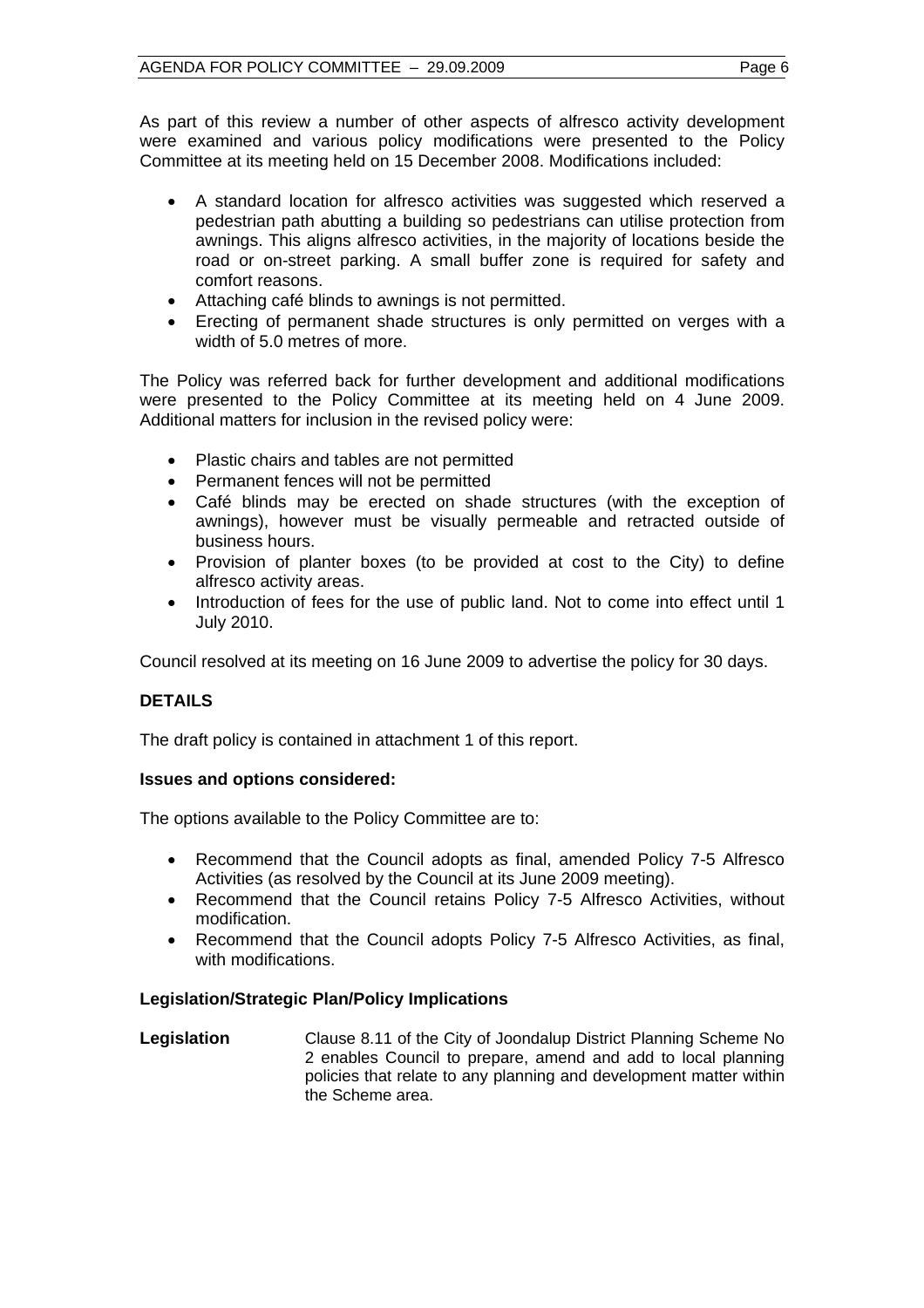# **Strategic Plan**

| Key Focus Area: | <b>Economic Prosperity and Growth</b>                                    |  |  |  |
|-----------------|--------------------------------------------------------------------------|--|--|--|
| Objective:      | 3.1 – To encourage the development of the Joondalup CBD.                 |  |  |  |
| Key Focus Area: | The Built Environment                                                    |  |  |  |
| Objective:      | 4.1 – To ensure high quality urban design within the City.               |  |  |  |
| <b>Policy</b>   | This policy will replace the existing Policy 7-5 Alfresco<br>Activities. |  |  |  |

# **Risk Management considerations:**

Not Applicable

# **Financial/Budget Implications:**

The policy modifications incorporate additional fees for the use of public land which the City will receive. The City will on the other hand need to provide planter boxes to delineate alfresco activity areas. This cost can be recouped from the fees incurred from the 'use of public land' charges.

# **Regional Significance:**

Not Applicable

#### **Sustainability implications:**

Not Applicable

# **Consultation:**

The Draft Policy was advertised for comment for a period 30 days closing on 3 August 2009. Advertising was undertaken by way of a notice published in the local newspaper, as well as on the City's website. A total of 16 submissions were received during this period comprising 15 objections and 1 support (refer attachment 2).

#### **COMMENT**

#### Consideration of Submissions

A total of 16 submissions were received regarding the draft Alfresco Activities Policy consisting of 1 submission of support and 15 objections. The majority of objections received were from patrons of Kulcha Café, Boas Avenue, Joondalup, that raised concerns relating to the impact on this business. One objection was also received from The Butty Bar, Davidson Terrace, Joondalup, for similar reasons. A summary of submissions are contained in Attachment 2 of this report. The main concerns raised were categorised as follows:

#### *Safety:*

In most instances the draft policy prescribes a format for verge activities whereby a clear pedestrian path abuts the building and alfresco dining will be located adjacent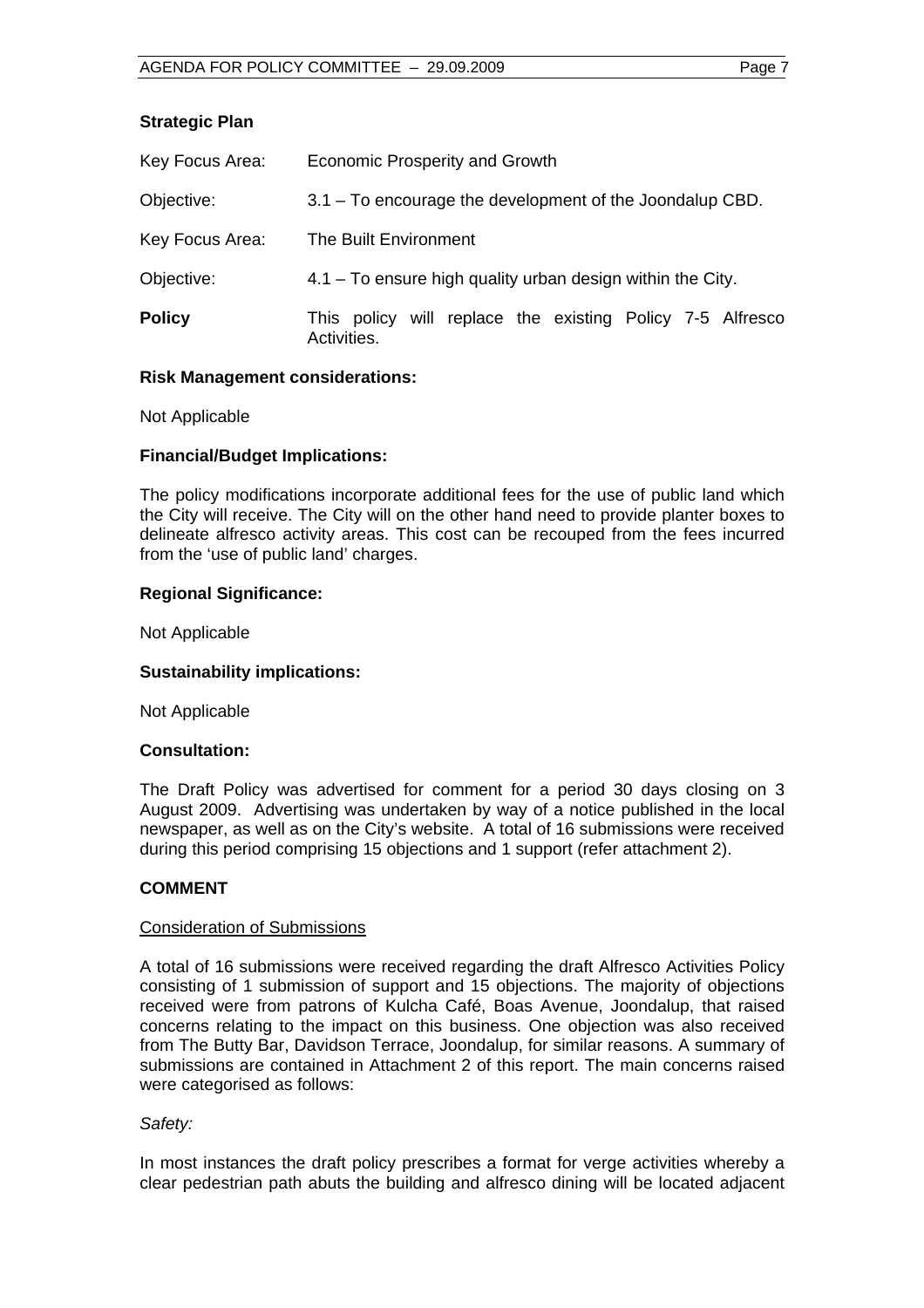to the road or on-street parking. This has a multitude of benefits including the ability for pedestrians to benefit from shelter provided by awnings and for people with impaired vision to utilise the adjoining building alignment for orientation. The majority of objections relating to the proposed roadside alfresco location were due to concerns for diners' safety which may deter customers.

The proposed layout will bring alfresco diners, in some locations closer to traffic than at present. Whilst this may be perceived to increase safety risks a number of measures have been taken to minimise such concerns.

The prescribed layout accounts for a buffer distance (kerbside zone) between diners and the road/on-street parking of 0.5-1.5 metres depending on the location. These buffer zones are intended to minimised safety risks and provide comfort to diners by separating traffic from alfresco activities. In addition, this buffer zone will act as a pedestrian refuge for informal street crossing and where applicable accommodate for opening of car doors. Furthermore the City's provision of planter boxes to delineate alfresco areas will act as a barrier and provide additional protection from traffic. The proposed alfresco layout will bring diners closer to the kerb which may have other benefits including the capacity to influence driving behaviour and deter speeding.

The policy has been drafted such that, where necessary, conditions may be imposed on an approval to require the provision of formal bollards for safety reasons. This will generally apply to alfresco areas adjoining traffic speeds of 70km/hr or more. Alternatively consideration may be given to another alfresco location.

#### *Impact on dining experience:*

A number of submissions were received that expressed concerns that the proposed draft policy would detach alfresco activities from the main building which would be less attractive to diners. Further to this, proposed changes would result in more exposure to the elements, be it sun, wind, rain, cold or heat.

The proposed alfresco layout has proven popular in locations such as parts of Oxford Street Leederville, Rokeby Road Subiaco, Murray and Hay Streets Perth and Market Street Fremantle. The proposed alfresco dining layout for Central Walk does however differ from the typical format of pedestrian malls in central Perth as the generous width of these malls (16-25 metres) provides the opportunity for multiple pedestrian zones. No objections were received with relation to the proposed Central Walk alfresco layout. Whilst the draft policy removes the opportunity for alfresco activities in many (but not all) locations to be sited beneath awnings, enclosed by café blinds attached to these awnings, it does not preclude the provision of temporary shade structures such as umbrellas. It is important to note that alfresco dining by its definition is open-air dining and as such is exposed to the elements. Alfresco dining therefore favours 'fine' weather, and use of such an area may not be desirable in times of inclement weather. The idea that an approved alfresco activity licence provides businesses with the right to operate year round at any cost or detriment to the streetscape is not correct.

#### *Impacts on businesses:*

A number of comments were received relating to the management implications the draft policy imposes on existing businesses. These difficulties were namely the inconvenience or risk to staff serving diners whilst navigating passing pedestrians, loss of business due to a lesser appeal or ability to accommodate patrons in times of inclement weather and additional operation costs due to higher fees.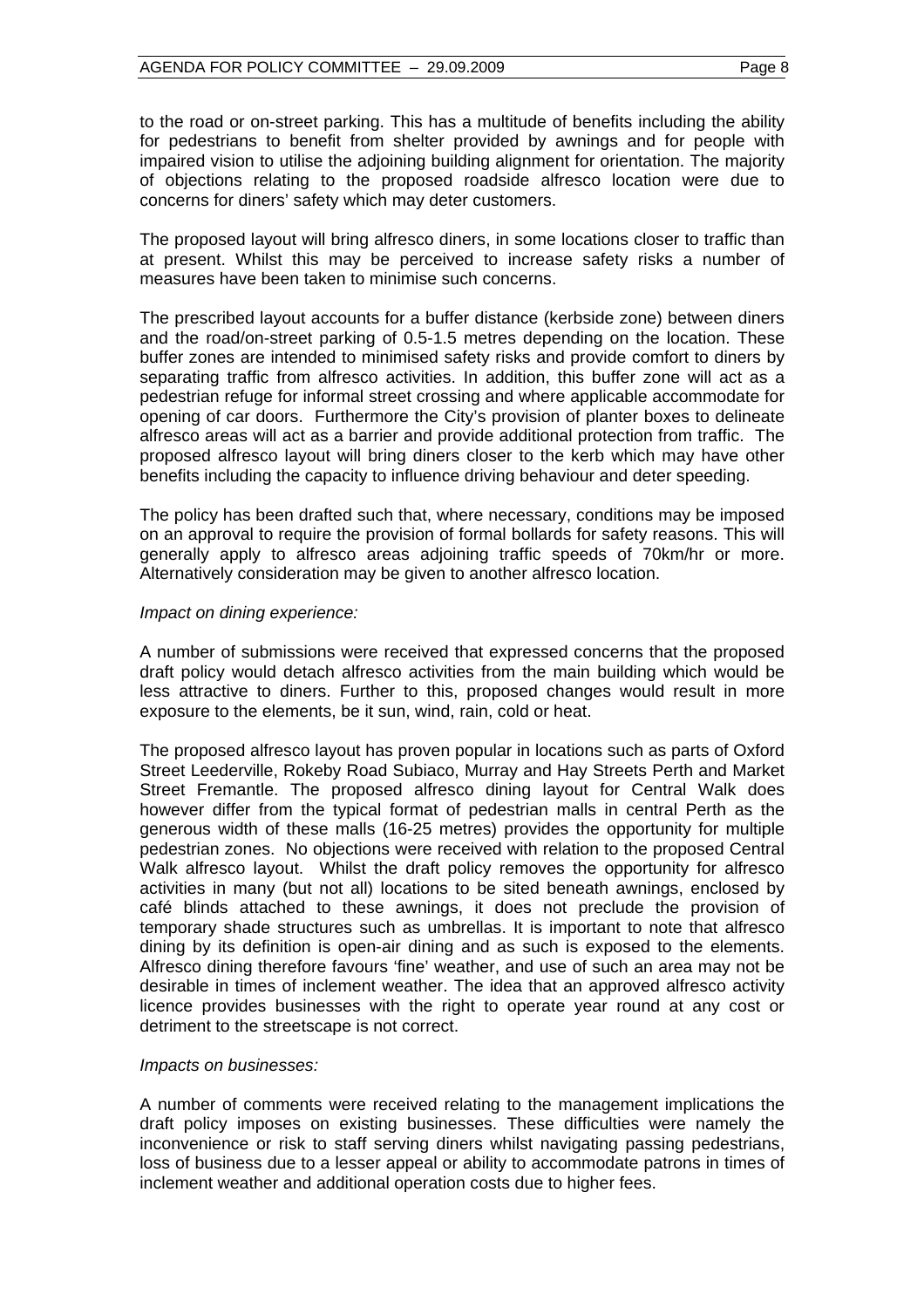As noted previously the proposed alfresco layout has proven popular in places such as Fremantle. In these other locations there are greater rates of foot traffic and verges are narrow. Whilst servicing diners in these locations may be inconvenient, it is certainly possible and proven successful.

It is acknowledged that the proposed changes may result in a lesser ability to operate alfresco dining year-round, however this is generally the case in any instance. It is not the intent of alfresco dining to permit year-round dining. The ability to increase patronage may be possible through the provision of temporary shelters and gas heating; such structures will be considered on case by case basis as part of an application.

The implementation of fees for the use of public land is a practice common to many local authorities. Furthermore the proposed fee, likely to be in the order of \$60 per square metre is considered quite reasonable when compared with income returns, land rents and fees imposed by other Councils. In exchange, the City will provide planter boxes to delineate approved areas, which will prevent operating outside of these areas, and provide greater amenity for diners and the street. The sum of all proposed changes in the draft policy will seek to create an attractive system of alfresco activities throughout the City which will benefit pedestrians, businesses and patrons.

# **Conclusion**

The Policy is considered to be appropriate for adoption as drafted.

# **VOTING REQUIREMENTS**

Simple Majority

#### **RECOMMENDATION**

**That the Policy Committee recommends that Council, in accordance with Clause 8.11 of the City of Joondalup District Planning Scheme No. 2, ADOPTS Amended City Policy 7-5 – Alfresco Activities, as shown in Attachment 1 to this Report.** 

*Appendix 1 refers* 

*To access this attachment on electronic document, click here:<Attach1agn290909.pdf>*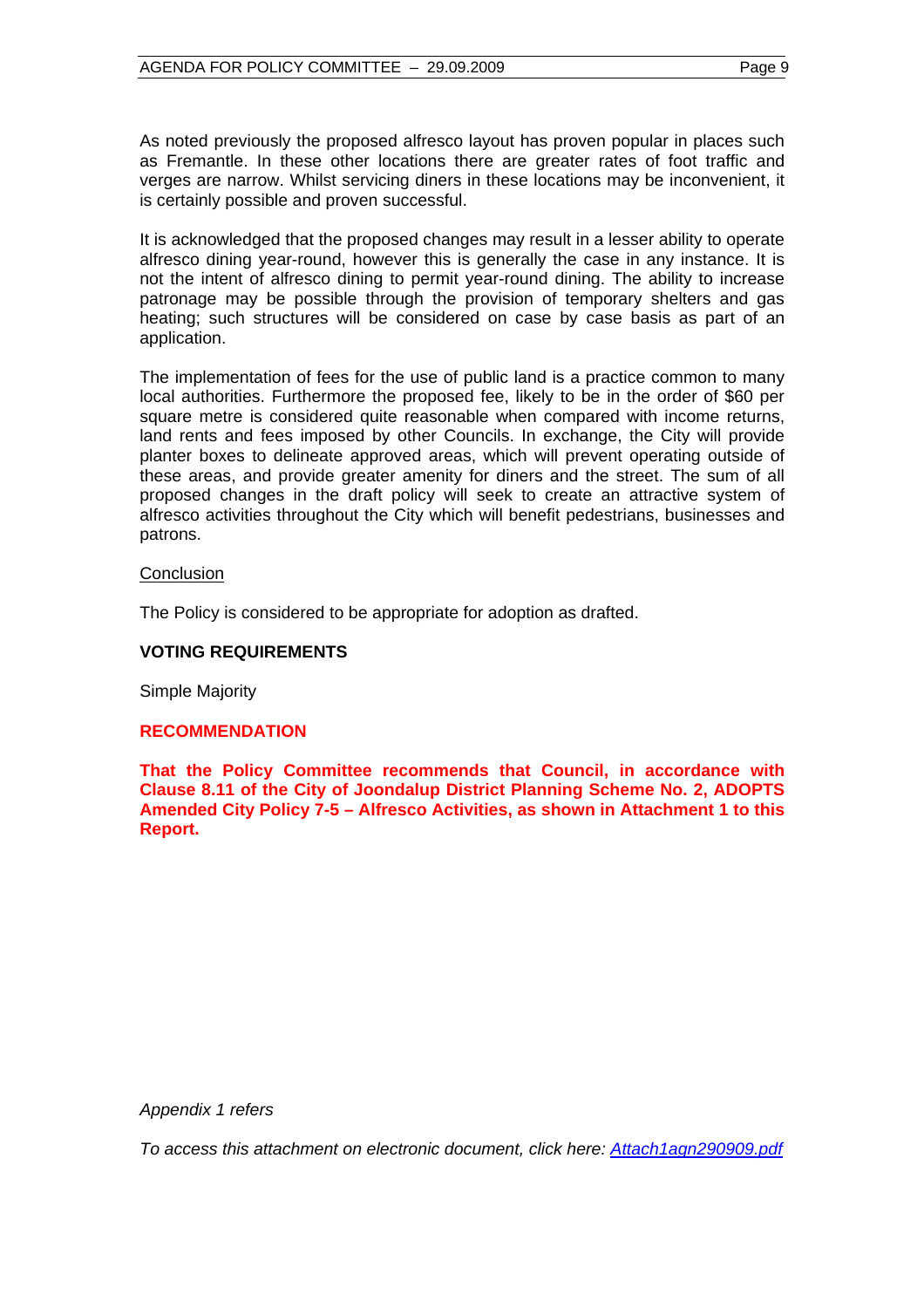# <span id="page-9-0"></span>**ITEM 2 DRAFT SIGNS POLICY**

| WARD: | All |
|-------|-----|
|-------|-----|

| <b>RESPONSIBLE</b><br><b>DIRECTOR:</b> | Mr. Clayton Higham<br>Planning and Development (Acting)      |
|----------------------------------------|--------------------------------------------------------------|
| <b>FILE NUMBER:</b>                    | 01907                                                        |
| <b>ATTACHMENTS:</b>                    | Attachment 1: Draft Signs Policy 3-7 (as modified July 2009) |

# **PURPOSE**

The purpose of this report is to provide a draft Signs Policy for consideration by the Policy Committee.

# **EXECUTIVE SUMMARY**

Planning applications as well as sign licences are required for signage within the City. There is currently no policy to guide the extent and location of various forms of signage within the City. Planning applications are assessed on the merits of the proposal.

A draft Signs Policy was prepared in late 2007 and advertised for comment in early 2008. As a result of submissions received during this advertising period the draft Policy was referred back for further development. A number of options to guide the control of signage throughout the City of Joondalup were referred to Policy Committee on 4 May 2009 for consideration. Council made the following resolution at its meeting held on 16 May 2009:

- *"(a) NOTES the decision of the Policy Committee to amend the draft Council Policy 3-7 – Signs in accordance with Option 2, being different size of signage in different Zones, subject to:* 
	- *A-Frame signs only permissible in service industrial zones;*
	- *Signs occupying no more than 25% of the glazed area, and that the sign is to be permeable;*
- *(b) REQUESTS that a revised draft Council Policy 3-7 Signs be submitted to a future Policy Committee meeting;"*

The draft policy has been modified in accordance with the resolution of Council and forms attachment 1 of this report.

# **BACKGROUND**

Signs are currently considered under the provisions of the City's Signs Local Law (1999), however, this focuses on safety and maintenance issues. Planning applications for signage are considered on the merits of the proposal and in accordance with the objectives of DPS2 relating to advertising signage.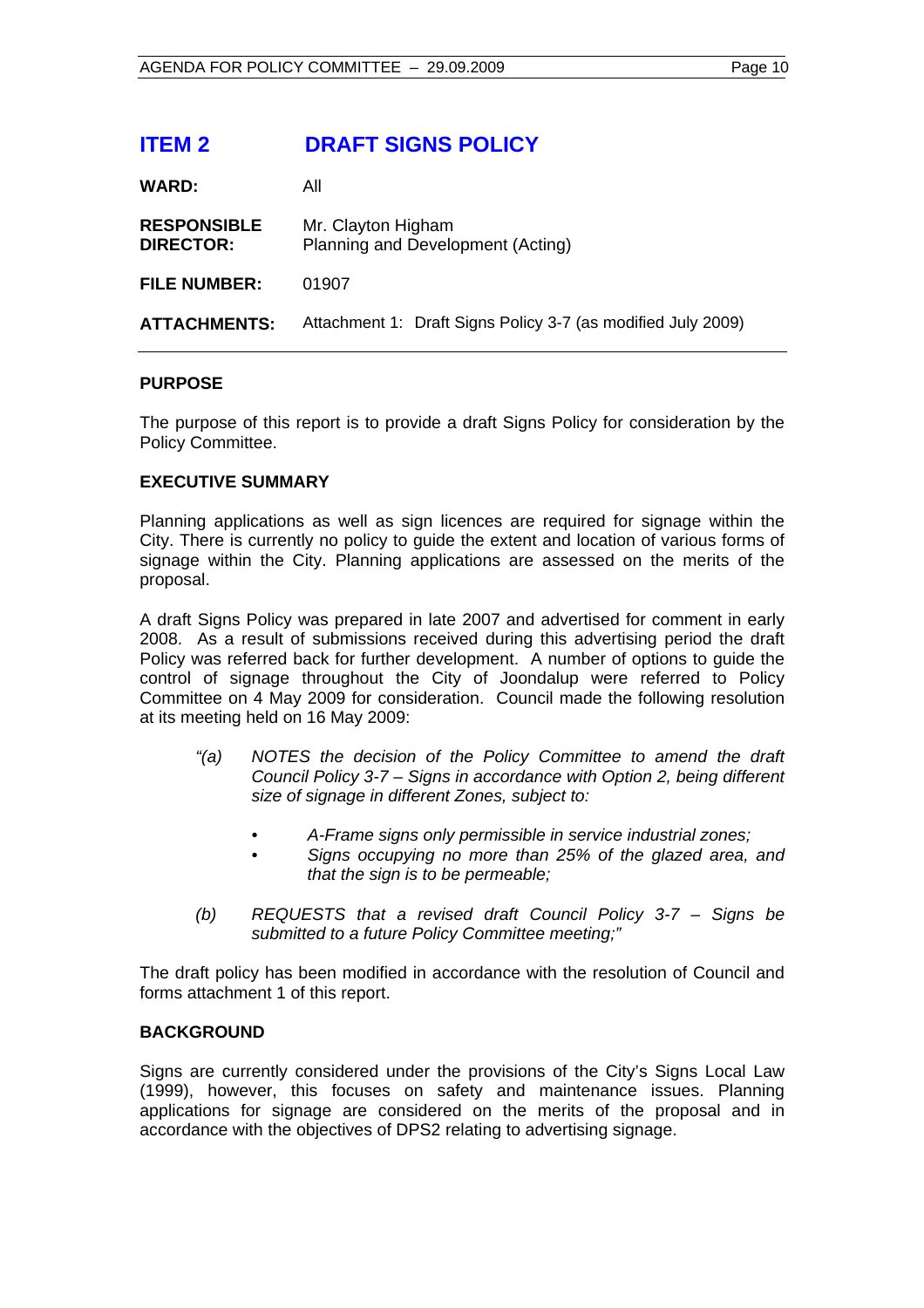On 28 August 2007 Council resolved that a report be prepared for the Policy Committee on business signage.

The Policy Committee considered an initial report at its meeting held on 8 October 2007, highlighting key aspects to be considered in the draft policy, including limitations on certain types and sizes of signs, minimising visual clutter and the impacts on building facades. Specifically, the Policy Committee noted that:

- *"1 the development of a Signs Policy is underway, and when completed the draft policy will be presented to the Policy Committee for consideration;*
- *2 that the following issues will be considered in formulating the Policy:* 
	- *Limiting certain types of signs to particular land uses*
	- *Regulating the amount of building façade that can be covered by signage*
	- *Providing parameters to regulate on-roof signage and minimising the impact of that (for example within the Joondalup City Centre on-roof signage is generally not approved).*
	- *Limiting the amount of signage to avoid "clutter" on a building*
	- *Providing prescriptive limits for the maximum size of types of signage including:* 
		- *(a) pylon signs*
		- *(b) panel signs*
		- *(c) free standing hoardings*
		- *(d) product displays*
	- *Encouraging multi panel shared pylon signs in lieu of individual signs*
	- *Regulating and providing reasonable limits on temporary signage*
	- *Regulating inflatable balloon signage*
	- *Illumination of signs*
	- *Public safety and amenity."*

On 23 June 2008, the Policy Committee recommended to Council that the draft Signs Policy be advertised for public comment for a period of 35 days. Council subsequently adopted this recommendation at its meeting held on 15 July 2008. The draft Signs Policy was advertised for public comment for 35 days from 31 July to 4 September 2008.

Submissions were received from the Joondalup Business Association and ING Real Estate (representing Lakeside Shopping Centre). Some minor changes were made to the draft policy in light of these submissions and a report was presented to the Policy Committee on 15 December 2008. Upon consideration of the submissions the Policy Committee moved to refer the policy back for further development. The subsequent Council resolution on 17 February 2009 was:

# *"That City Policy 3-7 Signs be REFERRED BACK for further development and a subsequent report presented to the Policy Committee."*

The draft policy was reported to Policy Committee on 4 May 2009 for consideration of a number of options to guide the control of signage throughout the City of Joondalup. The options considered included, Option 1 being a specified size for each sign type, however different signs would be permitted in different Zones, or Option 2 being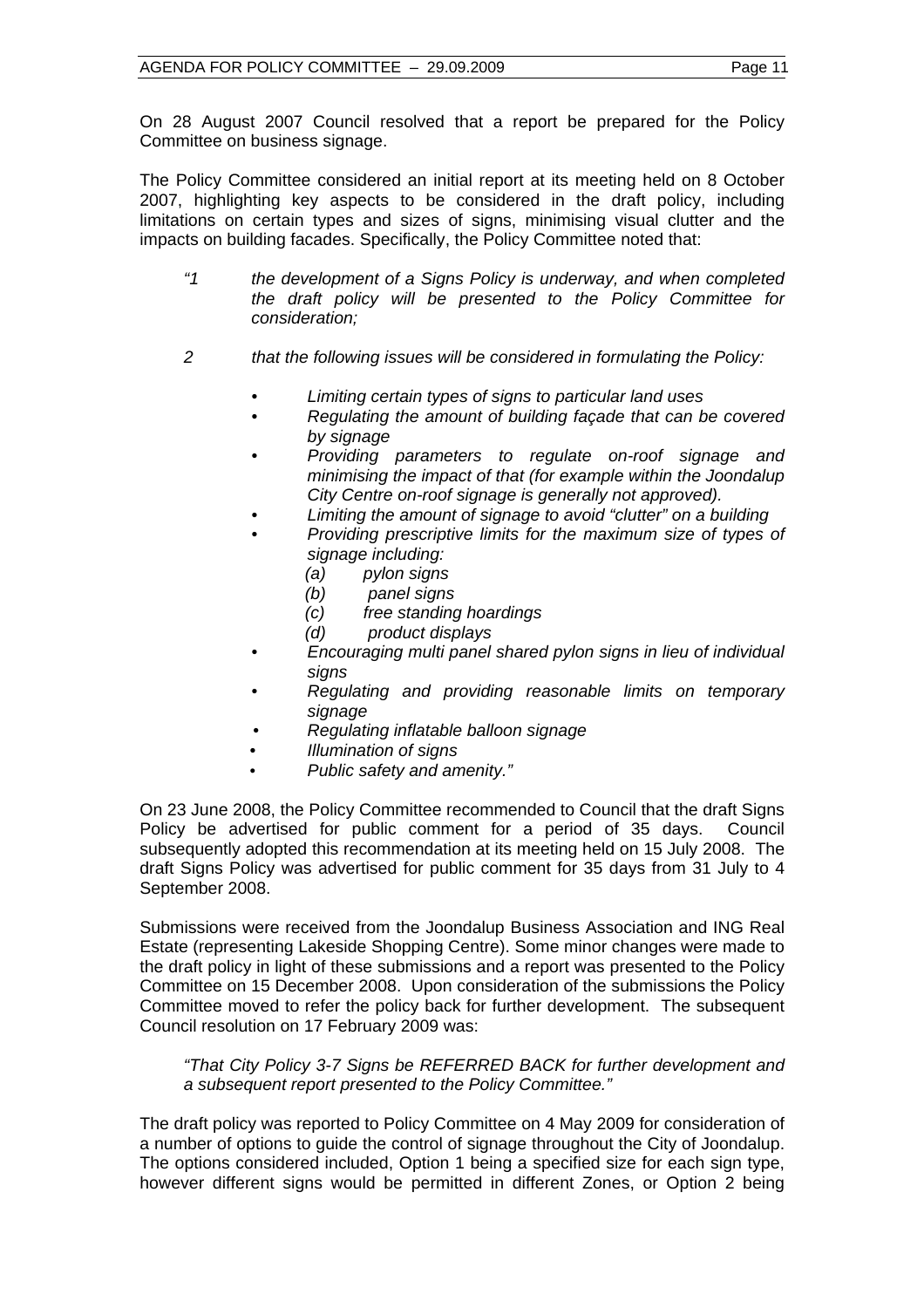different sizes for each signage type dependant on the Zone in which it is located. Council made the following resolution at its meeting held on 16 May 2009:

- *"(a) NOTES the decision of the Policy Committee to amend the draft Council Policy 3-7 – Signs in accordance with Option 2, being different size of signage in different Zones, subject to:* 
	- *A-Frame signs only permissible in service industrial zones;*
	- *Signs occupying no more than 25% of the glazed area, and that the sign is to be permeable;*
- *(b) REQUESTS that a revised draft Council Policy 3-7 Signs be submitted to a future Policy Committee meeting;"*

The draft policy has been modified in accordance with the resolution of Council.

# **DETAILS**

The modified draft policy forms Attachment 1 of this report.

# **Issues and options considered:**

In regard to the draft policy, Council can:

- Advertise the draft Policy for public comment,
- Not support the advertising of Policy for public comment,
- Advertise the draft Policy for public comment with modifications.

# **Legislation/Strategic Plan/Policy Implications**

| Clause 8.11 of the City of Joondalup District Planning Scheme<br>No 2 (DPS2) enables Council to prepare, amend and add to<br>local planning policies that relate to any planning and<br>development matter within the Scheme area.                                                                                                                                                                                                                                                                                                                                          |  |  |
|-----------------------------------------------------------------------------------------------------------------------------------------------------------------------------------------------------------------------------------------------------------------------------------------------------------------------------------------------------------------------------------------------------------------------------------------------------------------------------------------------------------------------------------------------------------------------------|--|--|
| Should Council adopt principles to guide further changes to the<br>draft policy, the proposal is required under clause 8.11 to be<br>again advertised for a period of not less than 21 days.<br>Advertising is undertaken by way of a notice published once a<br>week for two consecutive weeks in a local newspaper, as well<br>as on the City's website, giving notice where the draft policy or<br>amendment may be inspected. Significant stakeholders such<br>as the Joondalup Business Association may also be invited to<br>contribute during the consultation stage |  |  |
|                                                                                                                                                                                                                                                                                                                                                                                                                                                                                                                                                                             |  |  |
| The built environment                                                                                                                                                                                                                                                                                                                                                                                                                                                                                                                                                       |  |  |
| To ensure high quality urban development within the City.                                                                                                                                                                                                                                                                                                                                                                                                                                                                                                                   |  |  |
|                                                                                                                                                                                                                                                                                                                                                                                                                                                                                                                                                                             |  |  |

**Policy This report proposes a new policy.**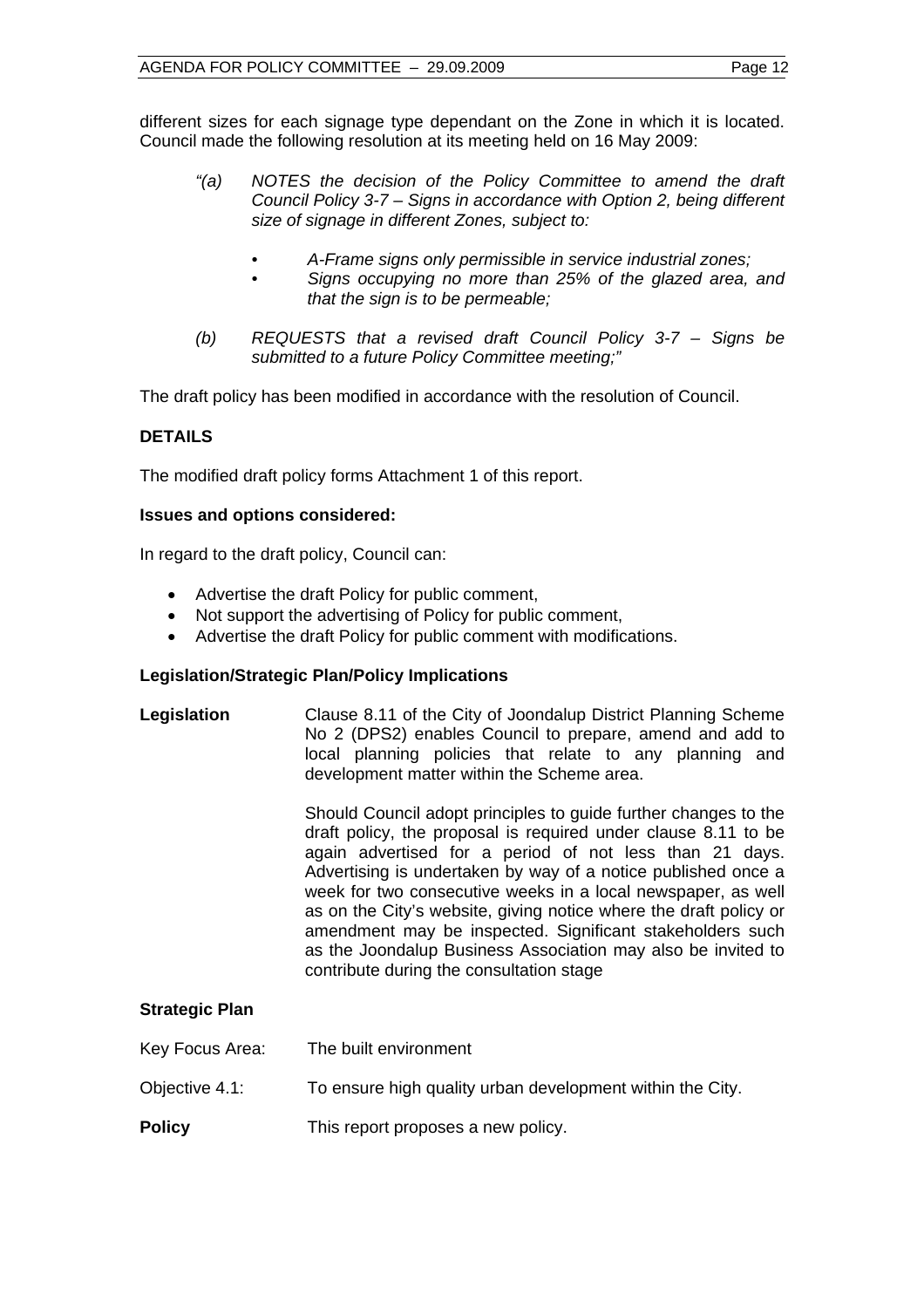# **Risk Management considerations:**

Not Applicable.

# **Financial/Budget Implications:**

Not Applicable.

# **Regional Significance:**

Not Applicable.

# **Sustainability implications:**

Not Applicable.

#### **Consultation:**

Not Applicable.

# **COMMENT**

The draft Signs Policy has been modified significantly from the version that was previously advertised. It has been reformatted in accordance with the previous resolution of Council. The general objectives and design requirements are contained in the policy text, whilst specific sign requirements are contained in Table 1. The sign requirements are dependent on the sign type and zone.

The following changes have been made to provide more flexibility as not all signs are appropriate in all zones nor is one size for each sign type appropriate for all locations.

#### Locations in which different sign types are permitted

The Signs Policy has been drafted so that Table 1 states the Zones of DPS2 in which different sign types are permitted. This will ensure the appropriate type of signage is permitted in each locality or Zone.

#### Number of signs

Sign clutter not only detracts from the appearance of an area, but also reduces the overall effectiveness of signs and for these reasons it is in the interest of businesses and the City to make an overall effort to reduce sign clutter. The draft Policy limits the number of signs, for specified sign types, based on number of street frontages, tenancies or lots.

#### Size of signs

It is important for signs to relate to the scale of a building and size of the space or land in which they are located. To avoid applying a standard sign size for each sign type that may in some instances dominate a small building, a maximum sign area and/or dimension has been applied to various sign types based on its location, in some instances this relates to a percentage of a building façade or street frontage. The size of different sign types has therefore been revised to provide more flexibility dependant on location.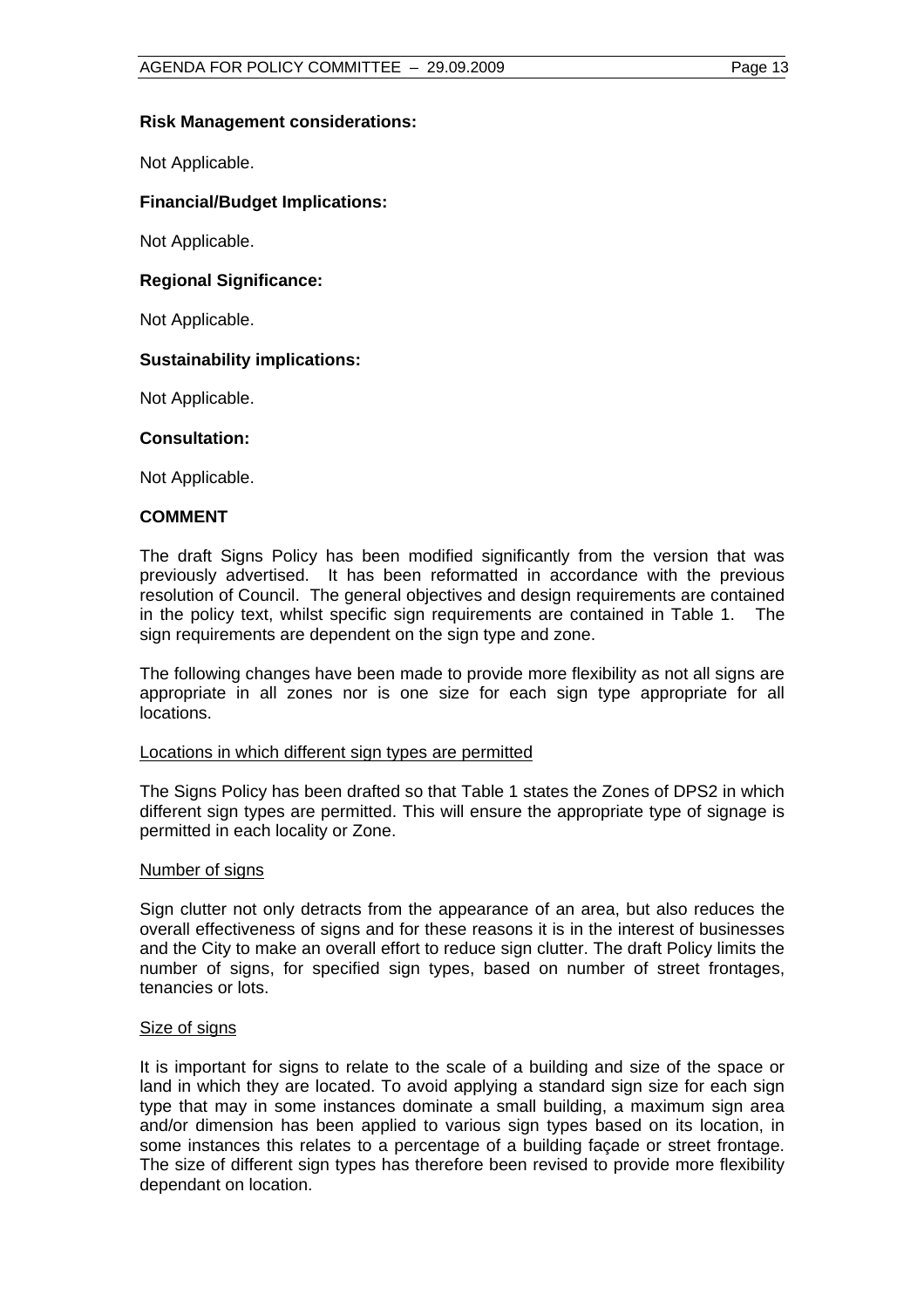# Portable/A-frame signs

In accordance with the direction give at previous Policy Committee meetings, the Draft Policy has been modified to permit portable signs in the Service Industrial Zone (Winton Road, Joondalup and Canham Way, Greenwood) and Southern Business District (Otherwise known as the Quadrangle).

#### Amendment required to District Planning Scheme No.2

In accordance with the direction give at previous Policy Committee meetings, the Draft Policy has been modified to restrict the size of window signs. Table 1 of the draft Policy introduces the following controls.

- Residential Zone: Not permitted
- Service Industrial Zone, Southern Business District and Western Business District:

Max 25% of the glazing or 10 $m^2$  per tenancy, whichever is lesser.

• All other zones: Max 50% of the glazing or 20 $m^2$  per tenancy, whichever is lesser.

Currently, a range of signs are exempt from the need for planning approval in accordance with Schedule 4 of the DPS2. Included in this list of exempt advertisements are window signs. As it is desirable to introduce controls for window signs, DPS2 will need to be amended to remove window signs of the list of exempt development following the adoption of the Policy.

#### **Conclusion**

The modifications and reformatting of the draft Policy – Signs provides parameters for signage throughout the City of Joondalup based on the Zone in which they are located. The modifications to signage controls have been undertaken in line with the submissions received during the advertising period and additional guidance from the Policy Committee. The draft Policy has therefore been modified to provide greater flexibility rather than introducing further limitations. The draft Policy – Signs is recommended for adoption as there is no need to re-advertise the modifications.

# **VOTING REQUIREMENTS**

Simple Majority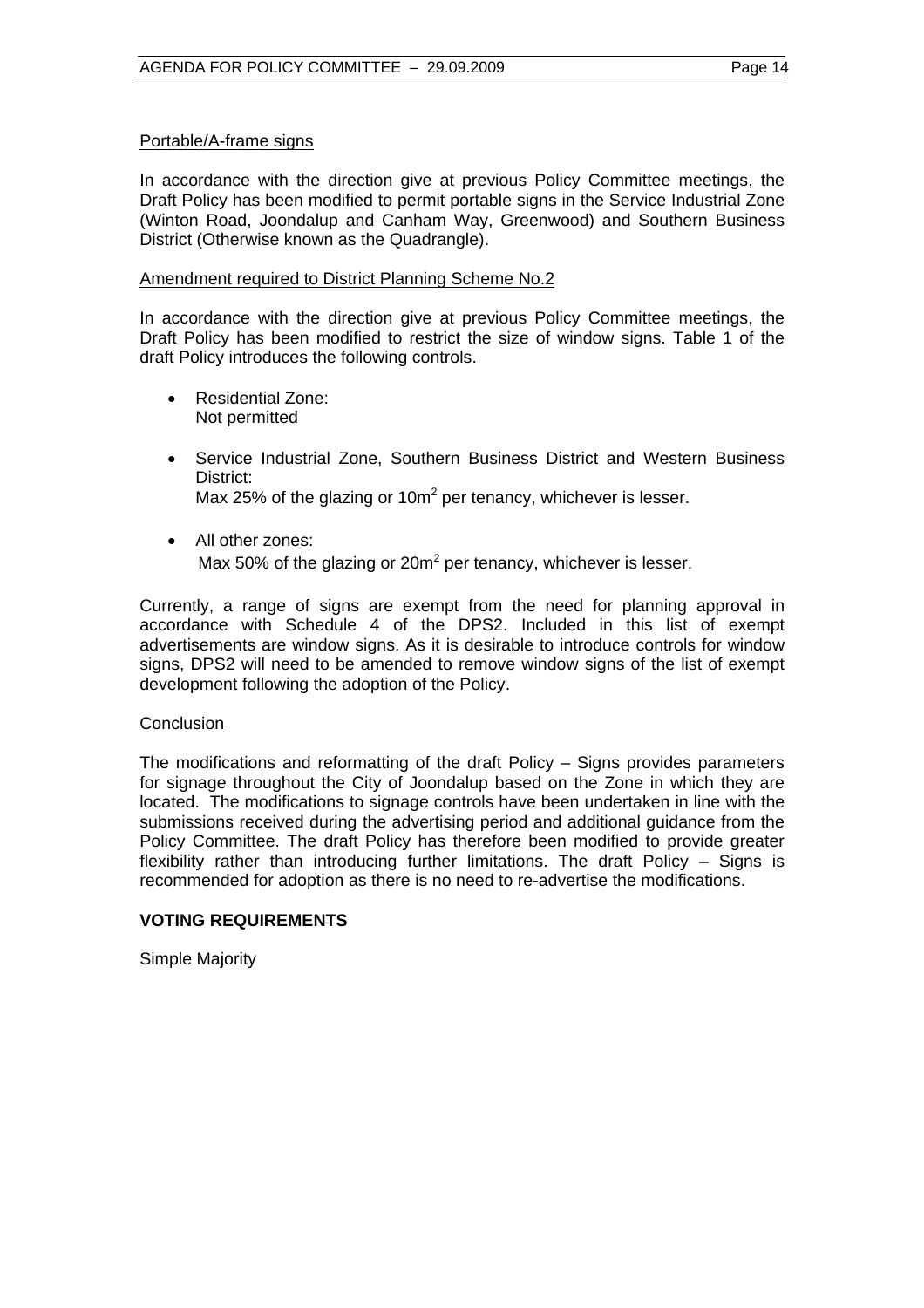# **RECOMMENDATION**

**That the Policy Committee RECOMMENDS that Council:** 

- **1 in accordance with Clause 8.11 of the City of Joondalup District Planning Scheme No. 2, ADOPTS Council Policy 3-7 – Signs, as shown in Attachment 1 to this Report, as final;**
- **2 pursuant to Part 5 of the Planning and Development Act 2005, CONSENTS to initiate an amendment to the City of Joondalup's District Planning Scheme No. 2 accordingly.**

*Appendix 2 refers* 

*To access this attachment on electronic document, click here:<Attach2agn290909.pdf>*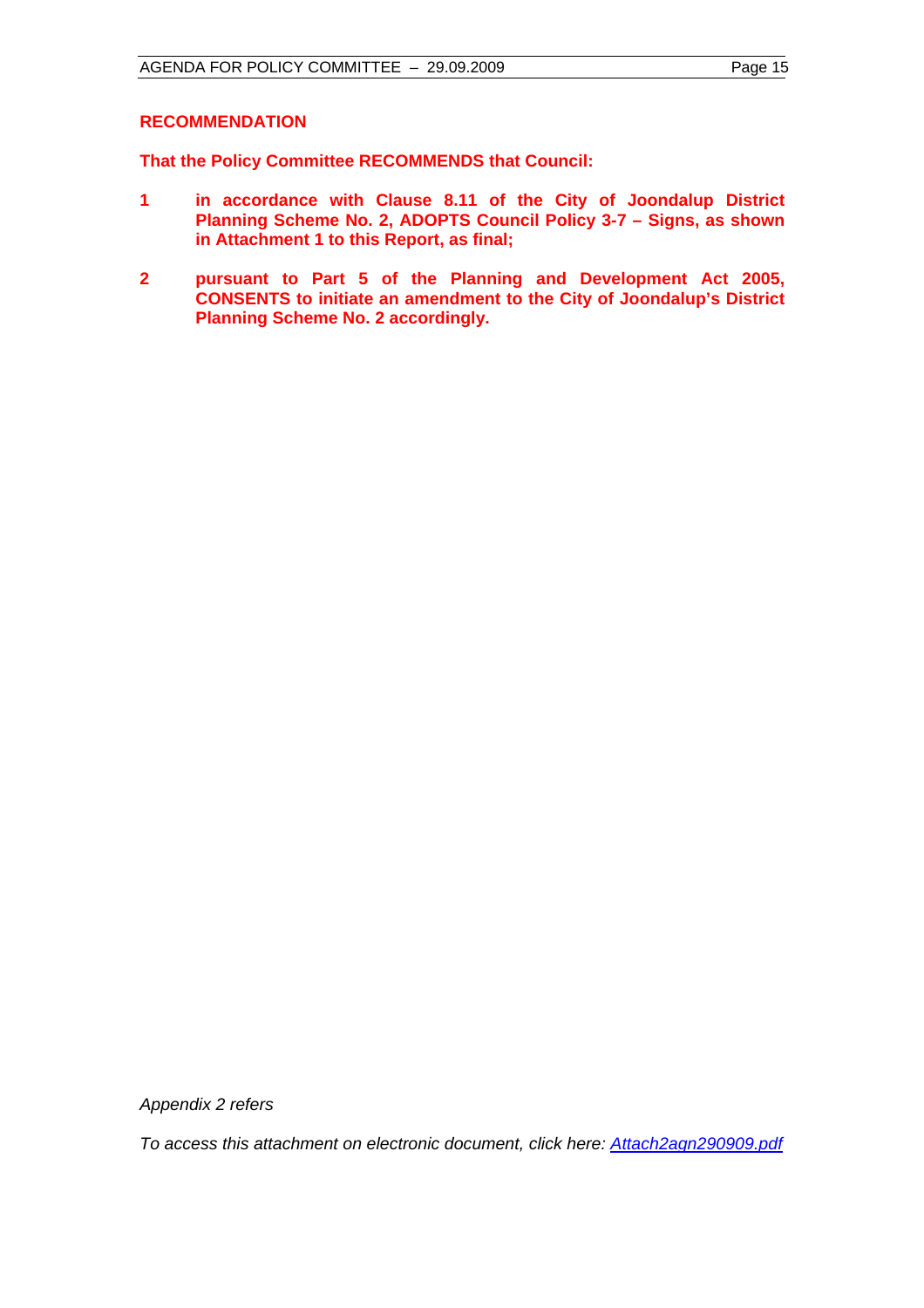# <span id="page-15-0"></span>**ITEM 3 DRAFT POLICY - NOTIFICATION OF APPROVED COMMERCIAL DEVELOPMENT - REPORT ON SUBMISSIONS**

| All                                                     |                                                                          |
|---------------------------------------------------------|--------------------------------------------------------------------------|
| Mr. Clayton Higham<br>Planning and Development (Acting) |                                                                          |
| 10010                                                   |                                                                          |
| Attachment 1                                            | Draft Policy - Notification of Approved<br><b>Commercial Development</b> |
|                                                         |                                                                          |

# **PURPOSE**

The purpose of this report is for the Policy Committee to consider all submissions and proceed with a recommendation to Council to adopt the Draft Policy - Notification of Approved Commercial Development.

#### **EXECUTIVE SUMMARY**

Council at its meeting of 16 June 2009 resolved to adopt the minutes of the Policy Committee meeting as follows:

*"In accordance with Clause 8.11 of the City of Joondalup's District Planning Scheme No 2, ADVERTISES the draft City Policy – Notification of Approved Commercial Development, as shown in Attachment 4 to Report CJ123-06/09, for public comment for a period of twenty-one (21) days."* 

The draft policy was advertised for comment for a period of 21 days. No submissions were received.

It is recommended that the Policy Committee supports the adoption of the Draft Policy - Notification of Approved Commercial Development.

#### **BACKGROUND**

Within the City there are many areas where the Residential Zone abuts a Mixed Use, Business, Commercial or Service Industrial Zone. As a result, adjacent residents may not be aware of new commercial development, when the development was approved due to general compliance and no advertising required. As such Council, at its meeting held on 25 November 2008 made the request for the following:

"…*a report from the Chief Executive Officer on developing a policy that will enable the owner/s of property adjacent to a proposed commercial development to be informed of that development even when the proposed development is a "P" use pursuant to District Planning Scheme 2."* 

The Policy Committee, at its meeting held on 4 March 2009, was presented with a range of options to guide the development of the requested policy. Subsequently, Council at its 17 March 2009 meeting resolved as follows: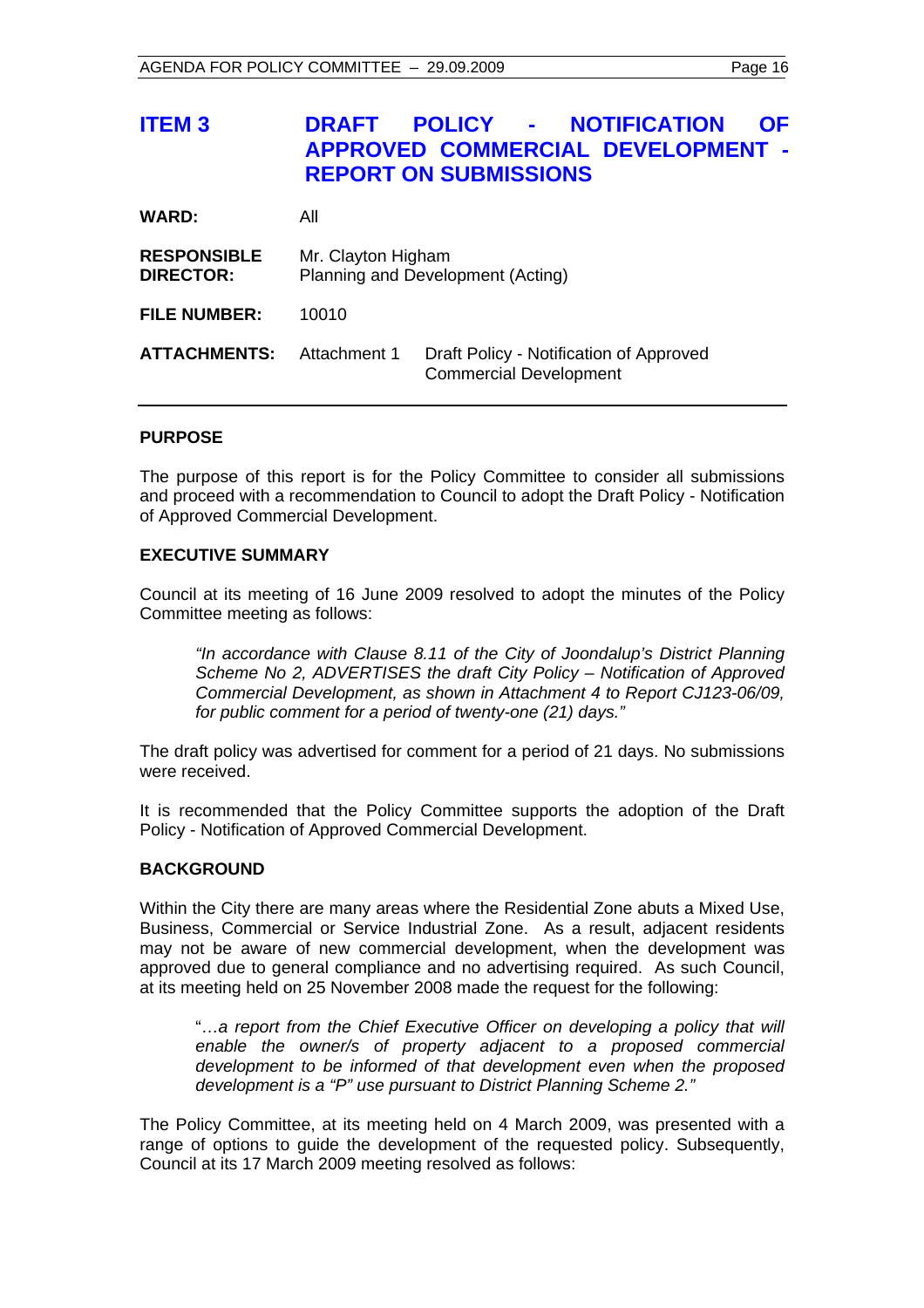*"REQUESTS the preparation of a Policy that will ensure owners of residential zoned land that adjoins land zoned Business, Commercial, Service Industrial or Mixed Use, are notified of planning approvals granted on that land".* 

The Policy Committee, at its meeting held on 4 June 2009, was presented with the Draft Policy Notification of Approved Commercial Development. Subsequently, Council at its meeting held on 16 June 2009 resolved to adopt the minutes of the Policy Committee meeting as follows:

*"In accordance with Clause 8.11 of the City of Joondalup's District Planning Scheme No 2, ADVERTISES the draft City Policy – Notification of Approved Commercial Development, as shown in Attachment 4 to Report CJ123-06/09, for public comment for a period of twenty-one (21) days."* 

The draft policy has now been advertised with no submissions being received at the close of advertising.

# **DETAILS**

The Policy is considered to be appropriate for adoption as drafted.

# **Issues and options considered:**

The options available to Policy Committee are to:

- Recommend that the Council adopt as final Draft Policy Notification of Approved Commercial Development.
- Recommend that the Council refuse to adopt Draft Policy Notification of Approved Commercial Development as final.
- Recommend that the Council adopt Draft Policy Notification of Approved Commercial Development, with modifications.

# **Legislation/Strategic Plan/Policy Implications**

**Legislation** Clause 8.11 of the City of Joondalup's District Planning Scheme No 2 enables Council to prepare, amend and add to local planning policies that relate to any planning and development matter within the Scheme area.

#### **Strategic Plan**

- Key Focus Area: Leadership and Governance
- Objective: 1.1 To ensure that the processes of local governance are carried out in a manner that is ethical, transparent and accountable.
- **Policy A** new Policy is proposed. The new policy will have no impact on any existing policies; however will have implications on current operations and procedures.

#### **Risk Management considerations:**

Not Applicable.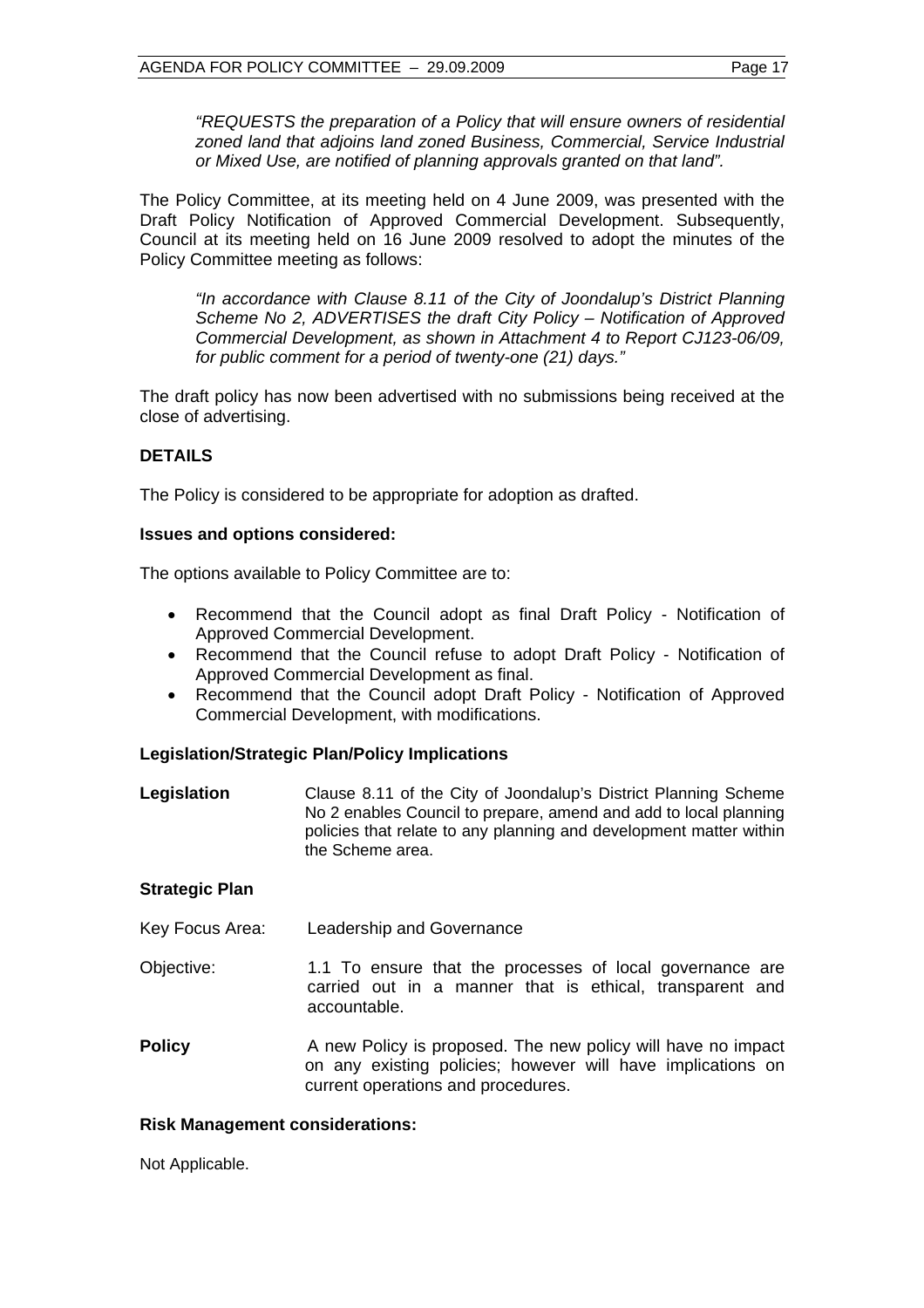# **Financial/Budget Implications:**

The adoption of this Policy will require the City to send letters to residents neighbouring approved commercial developments. This will incur some additional costs and staff time to carry out this additional notification procedure.

# **Regional Significance:**

Not Applicable.

# **Sustainability implications:**

Not Applicable.

# **Consultation:**

The Draft Policy was advertised for comment for a period of 21 days closing on 23 July 2009. Advertising was undertaken by way of a notice published once a week for two consecutive weeks in the local newspaper, as well as on the City's website. No submissions were received during this period.

# **COMMENT**

The Policy is considered to be appropriate for adoption as drafted.

# **VOTING REQUIREMENTS**

Simple Majority

#### **RECOMMENDATION**

**That the Policy Committee RECOMMENDS that Council, in accordance with Clause 8.11 of the City of Joondalup District Planning Scheme No. 2, ADOPTS City Policy – Notification of Approved Commercial Development, as shown in Attachment 1 to this Report.** 

*Appendix 3 refers* 

*To access this attachment on electronic document, click here[: Attach3agn290909.pdf](Attach3agn290909.pdf)*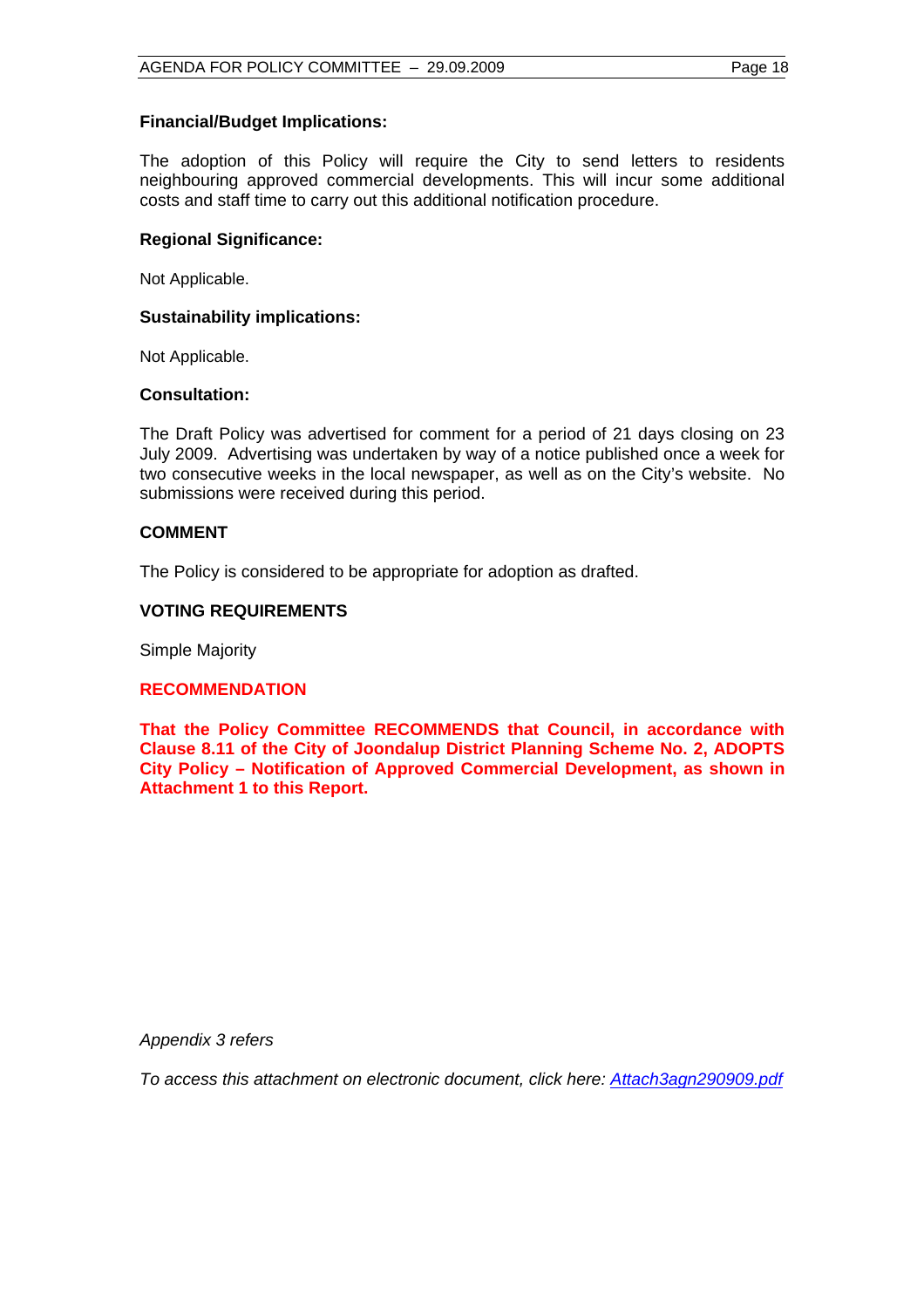# <span id="page-18-0"></span>**ITEM 4 PUBLIC PARTICIPATION POLICY 1.2 REVIEW**

**WARD:** All

**RESPONSIBLE** Mr. Jamie Parry **DIRECTOR:** Governance and Strategy

**FILE NUMBER:** 75521

| <b>ATTACHMENTS:</b> | Attachment 1. | <b>Public Participation Policy 1.2</b> |
|---------------------|---------------|----------------------------------------|
|                     | Attachment 2. | Public Participation Strategy (2006)   |

# **PURPOSE/EXECUTIVE SUMMARY**

To present information pertinent to a considered review of the City's Public Participation Policy.

# **BACKGROUND**

At the meeting of Council on 15 December 2008, a request was received for a report to the Policy Committee on the Public Participation Policy 1.2.

The current Public Participation Policy 1.2 was last reviewed in 2006. The intent of this Policy is: *"...to encourage greater community participation in the decisions and affairs of the local government."* The Policy notes that participation is more than public consultation, public relations, information dissemination and conflict resolution and a definition is given that participation is: *"...the provision of opportunities for the public to be involved in a range of issues affecting their communities and lifestyles. Such opportunities would enable the public to provide information, ideas and opinions on plans, proposals, policies and services; partner the City in working towards specific objectives; or actively contribute to physical works (eg. Environmental projects)."* 

The Policy goes on to identify requirements for a Public Participation Strategy to address a range of matters including: identification of issues requiring public participation; inclusion in the annual budget process of funding for public participation activities; increasing staff awareness and skills in public participation techniques; how all sectors and groups within the community can have the opportunity to participate in the City's activities and details of a community education program relating to public participation in the City's affairs.

A Strategy that met the requirements was developed and formally adopted by Council in 2005. Following extensive research to determine how levels of public participation in local governance could be increased, the Strategy was revised in 2006. It is considered timely to review the City's approach to community consultation.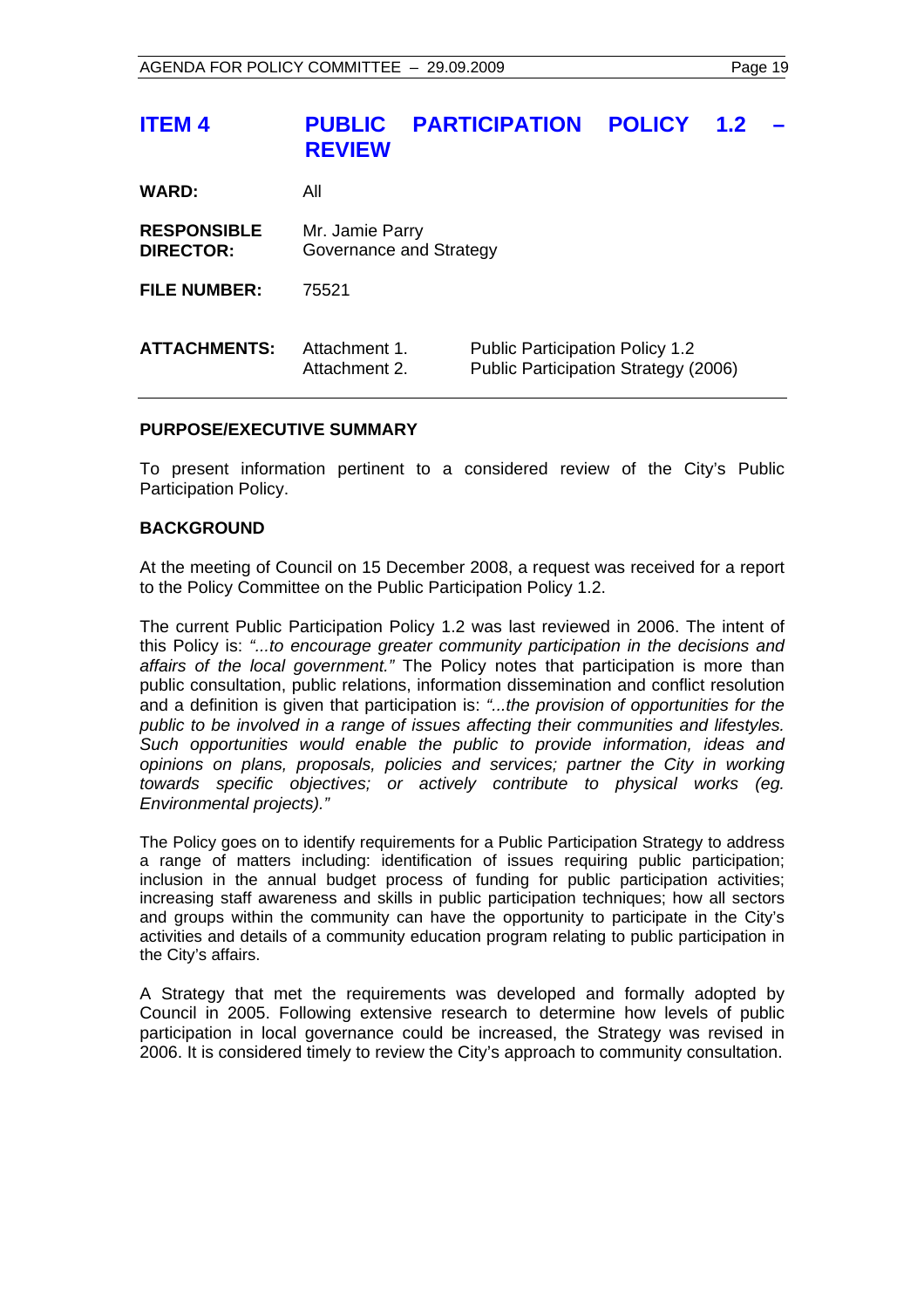# **DETAILS**

In the proposed review of the Policy (and possibly the supporting Strategy) consideration has been given to the practical experience gained from the use of these documents in designing and carrying out consultation processes. Further, and with a view to ensuring that the City's Policy is informed by developments in the field of community engagement and consultation, a desktop review of the literature and policy documents of other local governments has been conducted.

# **Review of Practical Experience in Consultation***:*

Since 2006 the following significant consultations have been undertaken:

- Development of proposed or amended Local Laws/Policies
- West Coast Drive Dual Use Path upgrade
- Proposal for Underground Power
- Review of the District Planning Scheme No. 2
- Edgewater Quarry Development
- Housing Strategy
- Ocean Reef Marina Development Site (2 stage consultation process)
- Seacrest Park Facilities Upgrade
- City Centre Structure Plan

The experience gained in conducting the consultations listed was considered against the methodologies recommended in the Strategy under the following areas:

- Who is to be consulted?
- How will they be consulted?

# **Who is to be Consulted?**

The Strategy identifies a range of methodologies by which participation may best be achieved and states that: "*representation will be sought from all sectors and groups (stakeholders) likely to be directly affected by an issue."* The Strategy provides the following guide for determining who should be consulted based on geographic proximity to a site:

> *Where the issue is at the level of a specific suburb, participation should be sought from people within that suburb. Where the issue is considered to impact on all residents of the City, participation should be sought from each ward of Council. In the event that the issue is located within a discrete suburb but has wider implications, representation should be weighted toward those most directly affected in the first instance and then to other identified stakeholders proportionate to how they will be affected.*

The Strategy also refers to setting participation targets for the number of people to be consulted by suburb/ward that may be used as a sample size. The original intent was to ensure that every effort would be made to involve those most closely (geographically) affected. This approach was to avoid situations in which only a very limited number of people provide input as the extent to which this represents wider community views is hard to ascertain.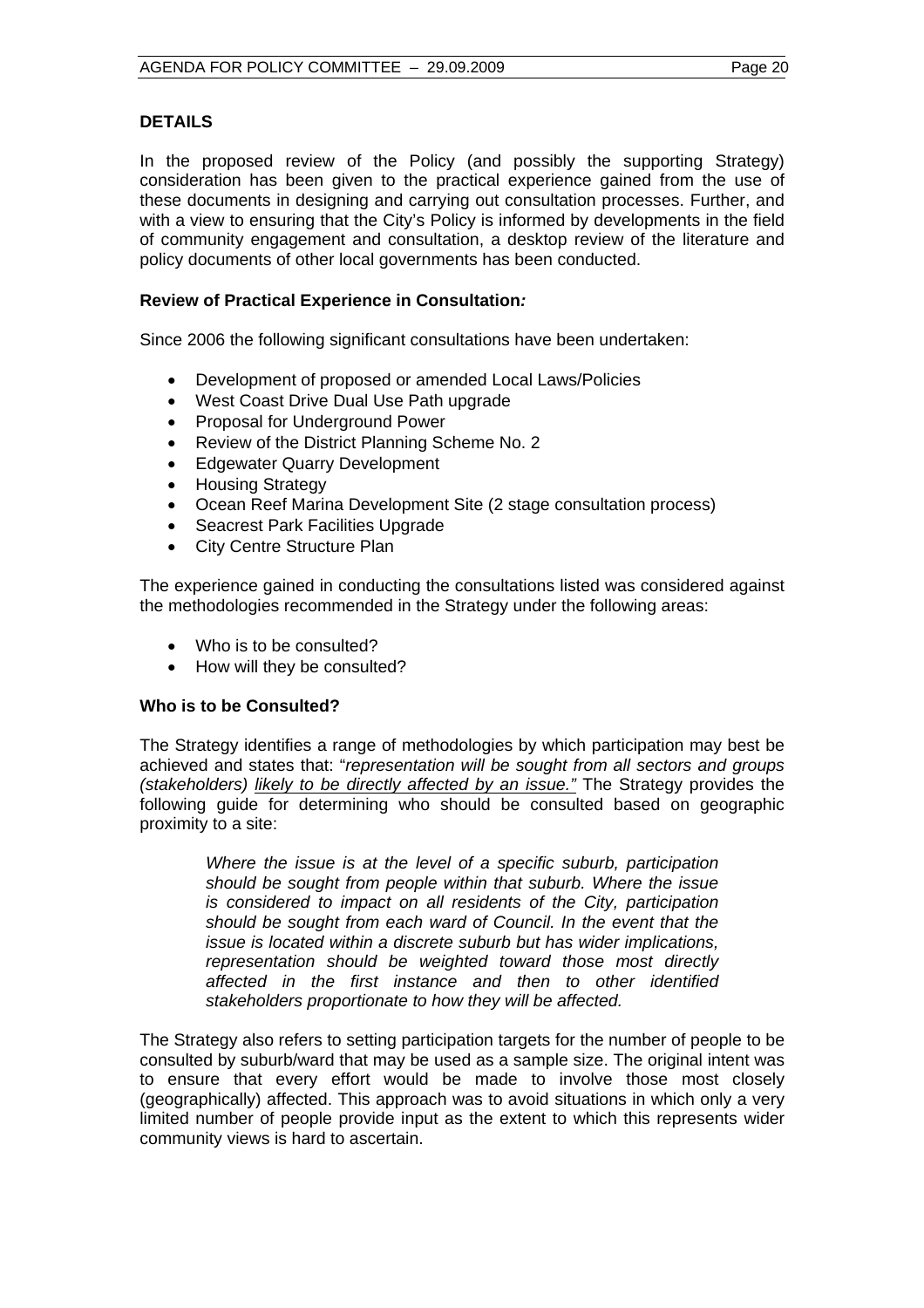In practice, selection of participants for the various consultations is not always carried out on the suburb/ward basis indicated in the Strategy and invitations to participate are sometimes advertised more broadly in the interests of obtaining more feedback. The most common method is to invite all residents/ratepayers within a predetermined distance of a site to participate. One difficulty with this approach, combined with advertising and freely available feedback forms, is that a sample size is difficult to establish as a benchmark to determine levels of representation.

Further, use of geographic proximity to a site as the main method for selecting and inviting participation from the public does not recognise that all matters for consultation are site based (policies, local laws, planning strategies). In those instances, participation is sought as follows:

- through invitations to a sample population from each of the City's 6 wards;
- by sending invitations to participate to individuals or groups with special interest or knowledge of the matter; and
- using general advertising in community newspapers and on the City's website

Whilst the principle of 'those most closely affected' is followed, it is evident that the people who could and actually do respond to an invitation issued by the City (whether by random selection or through other media) vary considerably. Questions have invariably been raised regarding what constitutes a valid survey response, and as neither the Policy nor the Strategy currently provide guidance there is a need to review this issue for a consistent approach

Another difficulty encountered in inviting participation related to the distribution of community newspapers to some areas of the City. Members of the public complained that they did not receive the newspapers and therefore were unaware of the opportunity.

# **How will they be Consulted?:**

As the Policy does not stipulate the methods to be used for consultation, the following section refers to guidance provided in the Strategy on 'how to' consult with the public and identifies areas for future consideration, possibly by updating the Policy itself or updating the Strategy.

Currently, the Strategy outlines three methods for encouraging participation in a consultative process: random selection; invitations to identified special interest groups and individuals and advertising. The effectiveness of each of these methods will be considered below, based on practical experience.

# *Random Selection:*

The Strategy identifies random selection of participants as one method for involving the public in a consultative process. This method has worked well when using surveys to elicit opinions from a representative sample of the population. By incorporating demographic factors such as age and sex in the surveys it has been possible to determine 'fit' with the population of a given area. By controlling the process by which participants are selected, it has also been possible to set a participation target (sample size) that can easily be measured against the rate of return. A benchmark for a good rate of return is 20% of those surveyed and this is considered to be indicative of representativeness.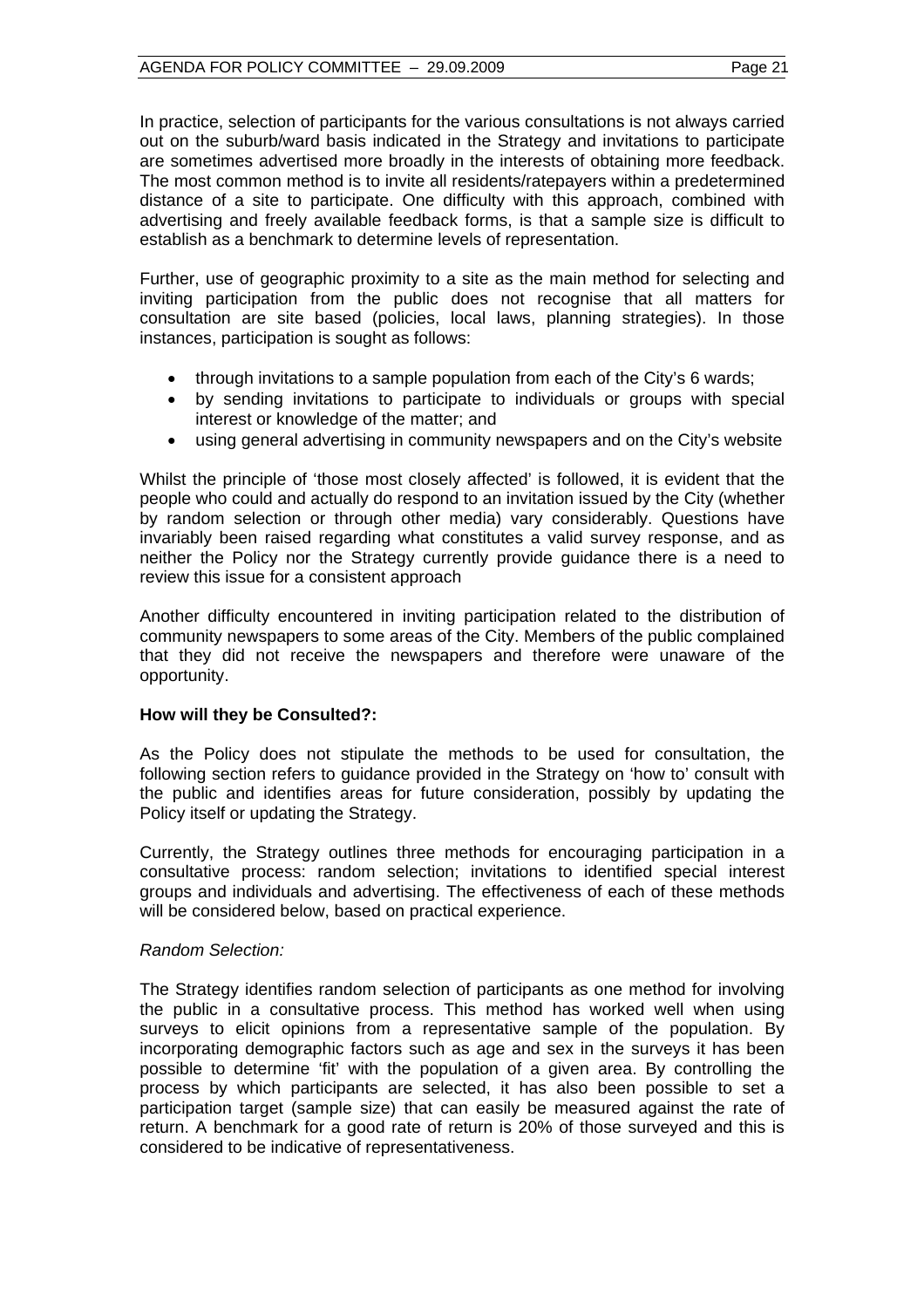*Invitations to Identified Special Interest Groups and Individuals:* 

Random selection has also been used successfully in identifying and recruiting individuals to serve on a Community Reference Group. As noted in the literature on public participation (John, 2009; Green & Gerber, 2005; Rosenstone and Hansen, 2003), being invited to contribute, regardless of how a person is identified, is the major factor in the decision to do so. In practice, any and all invitations to participate, whether through returning a survey or attending a reference group, have been supported with information about the topic from the outset.

One issue that has arisen when seeking written input from individuals and groups with a special interest has been a tendency by respondents not to use the feedback formats provided for that purpose. The reasons for this need to be explored, as the outcome has been uncertainty about how to analyse and then include the feedback in the final report on the consultation in ways that are balanced and fair for the majority.

In circumstances where analysis of survey data has shown that the public contribution overwhelmingly supports a particular option, and the views of the individuals and special interest groups are in opposition, it is necessary to clarify how to incorporate their feedback in a report on a consultative process without giving them undue weight. One way of incorporating input from both the general public and interest groups has been to request that respondents identify whether they are representing their own households or one of a list of the groups invited to participate. However, the requirement to provide this information has been optional so respondents may decide to identify themselves as they wish.

# *Advertising:*

Setting participation targets and being able to work out a rate of return has been an issue in instances where the public are participating in response to advertisements. On these occasions surveys were made available in a variety of formats, at a number of sites throughout the City, from the website and on request. As those most strongly affected by a matter would make the greatest effort to get copies of surveys, or perhaps influence others of a similar opinion to participate, self selection may introduce bias and the outcome may not be representative of the (geographic) community.

A recent development to ensure the legitimacy of survey respondents was to introduce a requirement for the provision of contact details i.e. name and address. This occurrence was in response to concerns that individuals submitting multiple copies of photocopied or downloaded surveys or completing multiple online surveys might 'hijack' the outcome of a consultation through sheer weight in numbers. However, this has been a departure from standard practice where the norm is survey respondents to be anonymous on the understanding that they may participate without risk of 'fear or favour.' In the recent Ocean Reef Marina survey, a number of participants indicated their displeasure at having to provide this information and queried why it was necessary.

Risks of a 'hijack' in a consultation process are minimised in circumstances where (a) participants are part of an identifiable and representative sample; (b) only those selected will receive and return surveys and (c) surveys are not available on demand or in any other formats.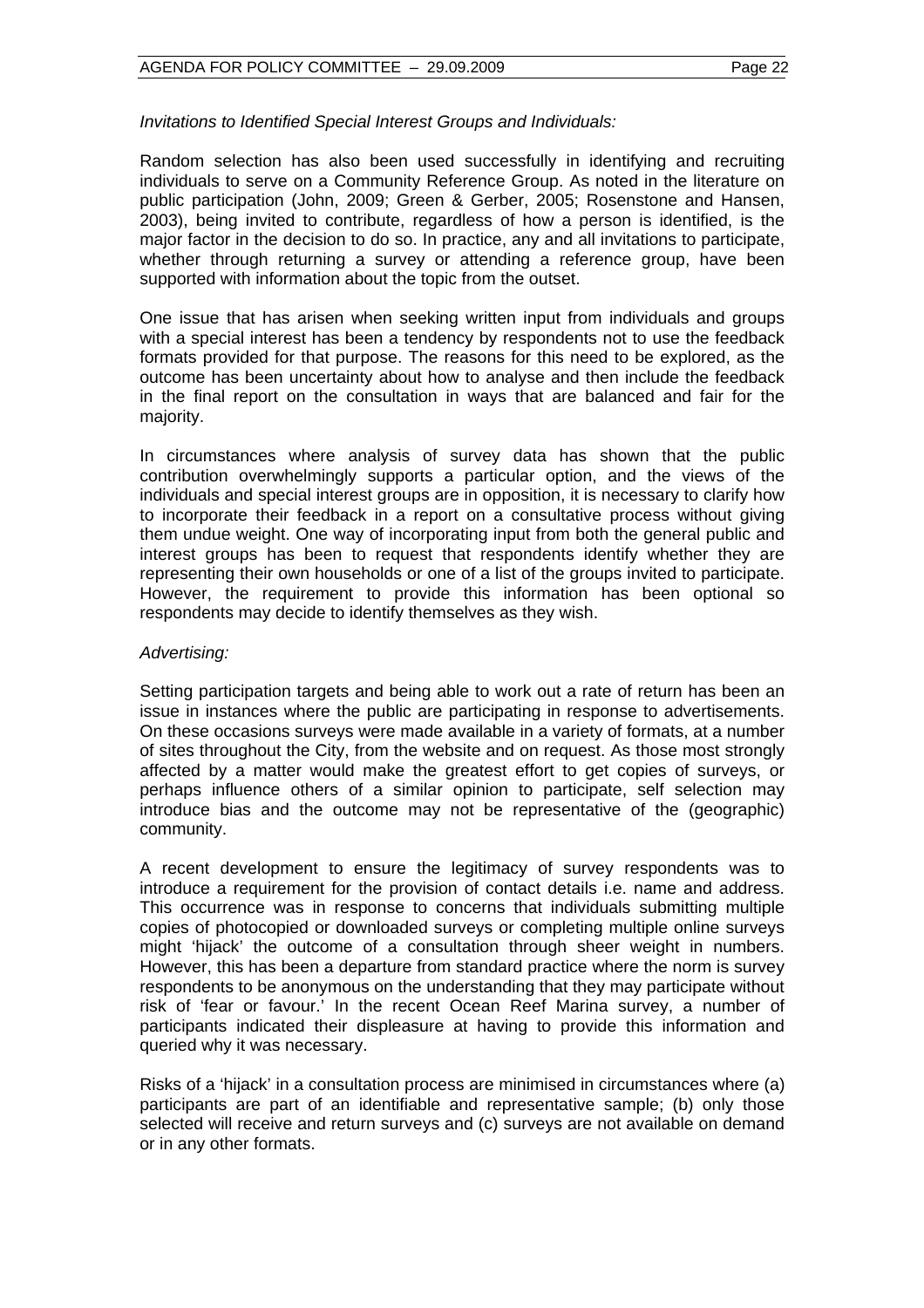# **Community Education for Participation:**

The Policy identified one of the requirements of the Strategy as being community education for participation. To date, this has focussed on developing Frequently Asked Questions as part of a package of information to be posted to potential participants or made available on the City's website. Whilst this method was not stipulated in the Strategy, it has nevertheless been an effective communication tool and provided information about the consultations in a user-friendly manner. However, this type of 'education' is project specific and does not raise awareness of the many ways in which citizens can participate, or engage, in matters of local governance that are likely to affect them.

One proposal has been for linking generic community education for participation with Citizenship Ceremonies as approximately 2000 people become citizens in Joondalup each year. The research completed on behalf of the City in 2006 into what it would take to encourage greater participation for 'the common good' identified that motivation to participate is often grounded in the desire for connectedness and a sense of belonging with community. Therefore, the approximately 2000 people each year who have decided to make a public commitment to their country and their community through seeking citizenship may be a suitable target market for an education program of this type.

# **Developments in Community Consultation and Participation Practice:**

To determine the extent to which consultation practice has evolved since the City's Policy and Strategy were last reviewed, desktop research into the literature on community consultation and engagement and of the policies written for local government in Australia and abroad was undertaken.

The original intent of the City's Public Participation Policy was to go beyond the notion of one-way communication of Council activity to the public and provide genuine opportunities for participation or, as it is now being termed, engagement. Presently, the Policy defines 'public participation' as:

*The provision of opportunities for the public to be involved in a range of issues affecting their communities and lifestyles. Such opportunities would enable the public to provide information, ideas and opinions on plans, proposals, policies and services; partner the City in working towards specific objectives; or actively contribute to physical works (e.g. environmental projects.)* 

*While public participation can include the following elements it is far more than:* 

- *Public Consultation*
- *Public Relations*
- *Information Dissemination*
- *Conflict Resolution.*

*Face to Face or 'Arm's Length' Consultation:* 

Whilst the City's Strategy provides options for levels and styles of consultation from surveying the public (arm's length) through to the institution of community reference groups (face to face, deliberative) they are not mandated by the Policy. In practice,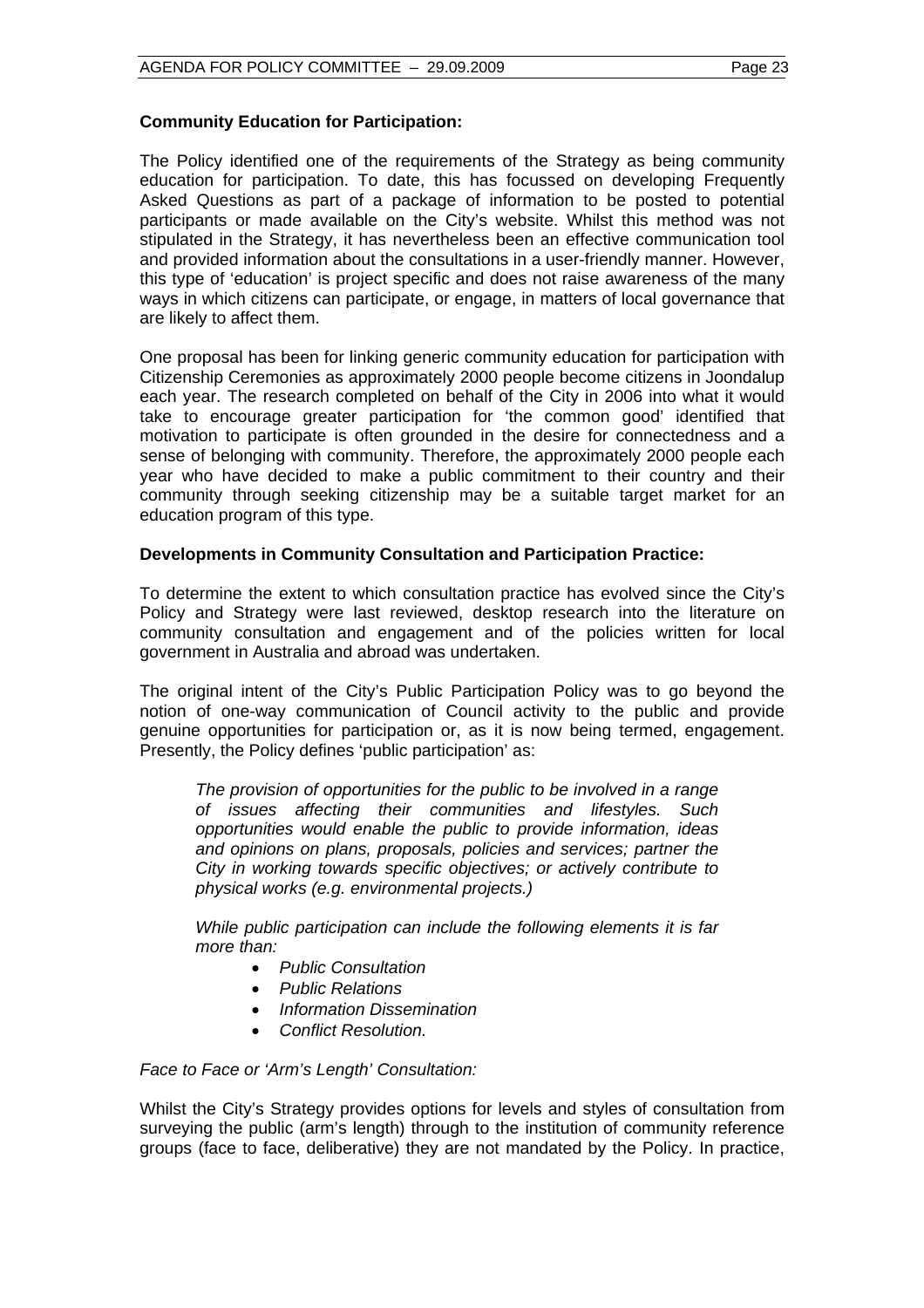decisions to consult with the public have usually been of the 'arm's length' variety and opportunities to participate involve only the completion and return of surveys.

The literature on community consultation and engagement strongly supports deliberative methodologies which provide opportunities for stakeholders to be informed and discuss issues with each other, either in person by attending public workshops, or through the Internet. Many local governments, the City of Joondalup included, have used facilitated community forums to this end.

Use of websites to host e-government initiatives involving moderated discussion forums were originally developed and piloted in the UK (Speakers Corner and Policy Forum, 2000; UK Online Campaign, 2001) and in Australia the Darebin Council in Victoria launched its eForum in 2006. In both UK and Australian experiences, unanticipated difficulties in the use of moderators emerged. They could not respond to queries and concerns raised through the forums and in Darebin, moderators felt an obligation to respond as employees and representatives of that Local Government. The role of moderator required greater definition for efficacy. Also raised as an issue was the notion of linking discussions to outcomes in governance. Commenting on the UK Online Campaign's Citizen Space, Stephen Coleman of the Oxford Internet Institute (cited in Wright's *Electrifying Democracy? 10 years of Policy and Practice)* concluded that it:

> *...lacked a clear purpose or connection to Government policymaking. For a handful of enthusiasts, it provided an outlet for illinformed opinion, prejudice and abuse. For most users, it held out the promise of interaction with Government, but proved to be a oneway street leading nowhere. (2006)*

The downside of 'live' deliberative processes whether online or at a public forum are that those attending are unrepresentative of the wider community; firstly, because they come along only in circumstances where they have a direct interest in or strong concerns about the matter in hand. Secondly, because their views or opinions will influence, and be influenced by, group interaction.

Nevertheless, the popularity of public events for consultation purposes continues apace with the emergence of IAP2 (International Association for Public Participation) as a lead organisation seeking to "promote and improve the practice of public participation in relation to individuals, governments, institutions, and other entities that affect the public interest in nations throughout the world..." However, perusal of the available techniques listed on that organisation's website for facilitated participation states that these techniques may be considered to be unrepresentative.

Goodin's recent paper "First Talk, Then Vote" (2008) appears to have considered the practicalities associated with public deliberation and it being: *'simply unrealistic to expect any moderately large group to come to complete consensus, however long they talk together.'* Goodin postulates that talking is a good 'discovery procedure' but not an end in itself. He suggests that the development of a preferred position on a matter based on information from *'...others [who] know something we do not, something that we should take into account and revise our own beliefs in light of it'* and authenticated by voting, is the best outcome. A deliberation, or a conversation on a matter should stop – and be voted on – when no new information is forthcoming from participants.

By adhering to the processes set out by Goodin and using technologies that allow (a) for a vote to be taken simultaneously by all participants at a workshop and then (b) the results to be fed back to them during the workshop, it is considered that sufficient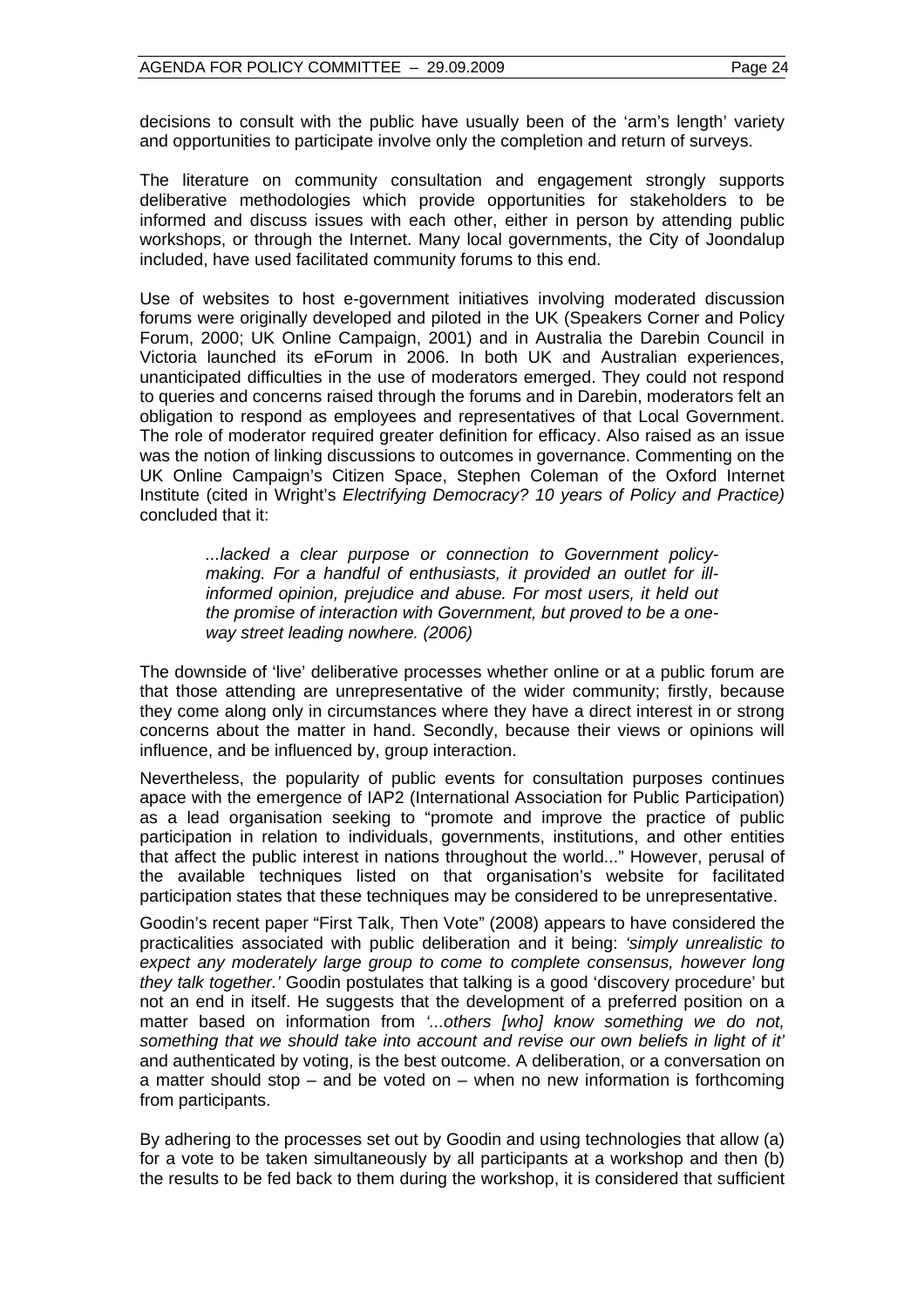data may be captured to provide feedback to participants throughout the event and later to inform decision-making of Council. To avoid circumstances in which representativeness of findings may be at issue, invitations to randomly selected individuals rather than general advertisements is considered to be the most appropriate method for recruiting participants.

Rather than thinking of 'consultation' and 'engagement' as discreet processes where one involves 'voting' and the other 'deliberation' it might be more fruitful to identify the former as a process and the latter as a desired outcome. A local government may be desirous of 'engaging with' a community but determination of whether or not engagement has occurred rests with those who were consulted. Did they feel sufficiently informed on an issue to be able to contribute to decision making? Did they feel they had been actively involved in tackling a local issue? The benefit of this approach is that a range of methods may be used to consult with the community with a view to achieving the outcome of engagement.

A desktop review of recent consultation policy documents that have been written or revised within the last year (Balonne Shire Council, QLD; Borough of Barrow, UK; Blue Mountains City Council, ACT; Ceduna District Council, SA; City of Geelong, VIC; City of Holdfast Bay, SA; Logan City Council, QLD; Roxby Downs Council, SA; Sutherland Shire Council, NSW; City of Unley, VIC) identified a number of common themes that, when combined, make clear statements about what a local government 'will do' with respect to consultation. Pertinent statements and the benefits of including them in a revised Public Participation Policy are outlined in the following table.

| <b>Statement</b>                                                                                                                                                                            | <b>Benefits</b>                                                                                                                       |
|---------------------------------------------------------------------------------------------------------------------------------------------------------------------------------------------|---------------------------------------------------------------------------------------------------------------------------------------|
| The purpose and scope of each<br>consultation exercise is clear and<br>unambiguous.<br>Timeframes of any consultation<br>undertaken, including the opening and<br>closing dates, are stated |                                                                                                                                       |
| Non negotiable aspects of a consultation<br>are stated                                                                                                                                      | Identifies issue/Sets agenda<br>Identifies "out of scope" matters up<br>front                                                         |
| The target audience for a consultation<br>exercise is stated                                                                                                                                | Provides for the articulation of a<br>representative sample<br>Explains how information will be<br>sought from the public and what it |
| The extent to which the outcome of a<br>consultation will influence a Council<br>decision is identified                                                                                     | will be used for<br>Sets a standard for the information<br>to be provided to the public                                               |
| The consultation methods to be employed<br>for each consultation exercise are stated                                                                                                        |                                                                                                                                       |
| Accurate, adequate and unbiased<br>information is provided for the public to<br>give informed opinions                                                                                      |                                                                                                                                       |
| Adequate time and resources are<br>provided for consultation processes to<br>take place                                                                                                     | Identifies level of resources needed for<br>consultation – indicative of commitment                                                   |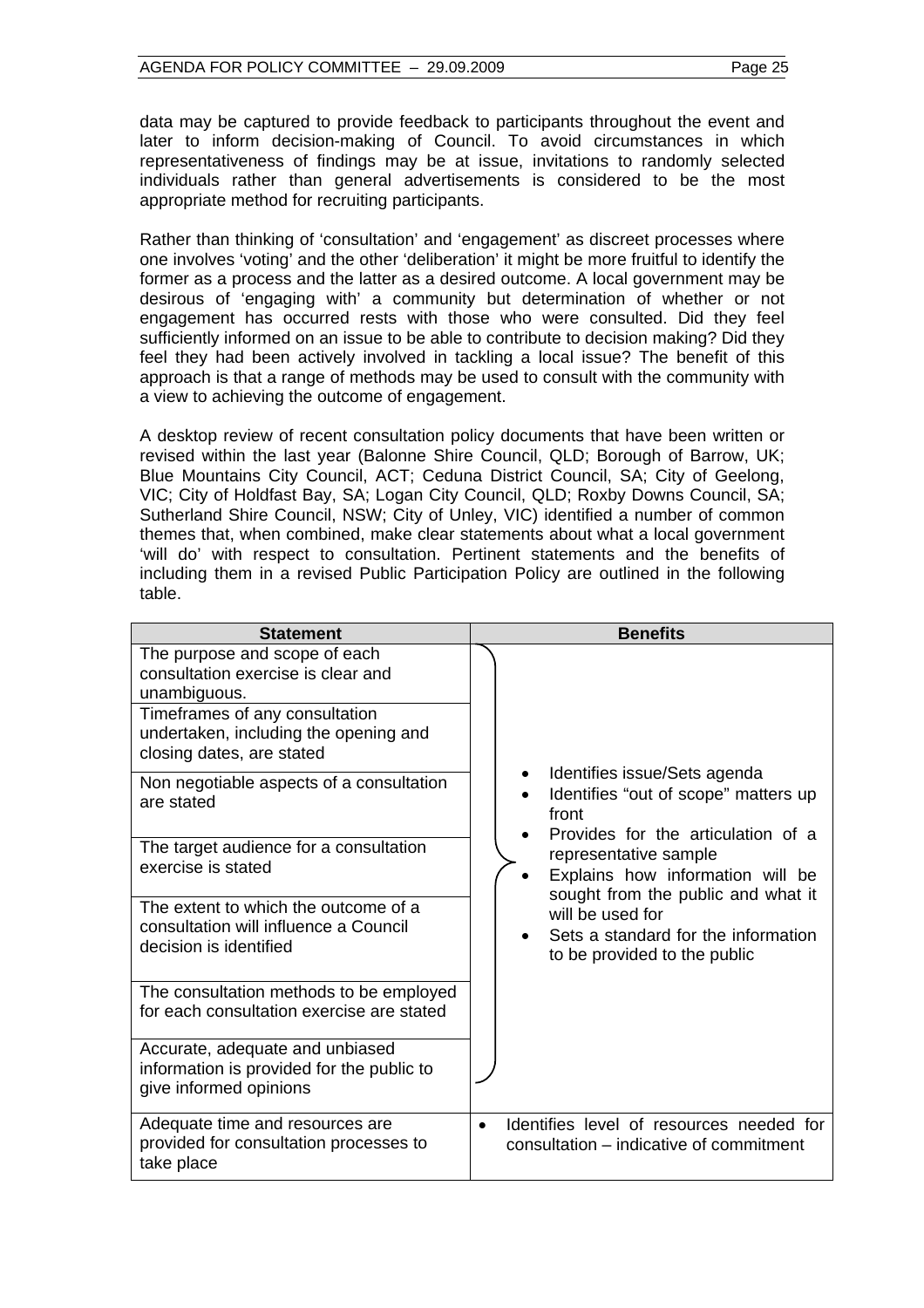| Analysis of the feedback from a<br>consultation process will be published on<br>the City's website                                                  | $\bullet$ | Public education/information. Could be<br>linked to an opportunity for the public to<br>evaluate the extent to which they were<br>'engaged.' |
|-----------------------------------------------------------------------------------------------------------------------------------------------------|-----------|----------------------------------------------------------------------------------------------------------------------------------------------|
| Where applicable, statutory legislative<br>requirements for community consultation<br>are satisfied                                                 | $\bullet$ | Indicates base level requirements<br>for<br>consultation                                                                                     |
| Circumstances where wide consultation is<br>not possible<br>Emergencies - matters concerning<br>$\bullet$<br>public safety etc<br>Legal constraints | $\bullet$ | limitations<br><b>Identifies</b><br>practical<br>Ωt<br>consultative processes                                                                |

# **Strategic Plan:** *Key Focus Area:* Leadership and Governance *Objective:* To engage proactively with the community

# **Policy:** *1.2:* Public Participation

# **Risk Management Considerations:**

Community consultation and engagement processes are evolving exponentially as tools of governance on the national and international stage. However, representativeness must be built into any policy or process developed to avoid invalidating the outcome or making decisions based on vocal minorities. The research in 2006 identified that random selection of participants – with personalised invitations to participate – was not only considered to be acceptable, but also fair and transparent. Fairness and transparency will be the standard by which the City is judged by its stakeholders.

#### **Financial/Budget Implications:**

Not applicable

#### **Regional Significance:**

Not applicable

#### **Sustainability Implications:**

*Social:*

Improvements in the ways in which the City consults based on practical experience and informed by the literature on participation and engagement will serve to increase public trust and confidence in local governance.

#### **Consultation:**

To be conducted in the event that a revised Policy is developed in alignment with the requirements of Council.

# **COMMENT**

Consideration should be given to rewording the Policy as a series of statements or standards on what the City 'will do' with respect to consultation. This will provide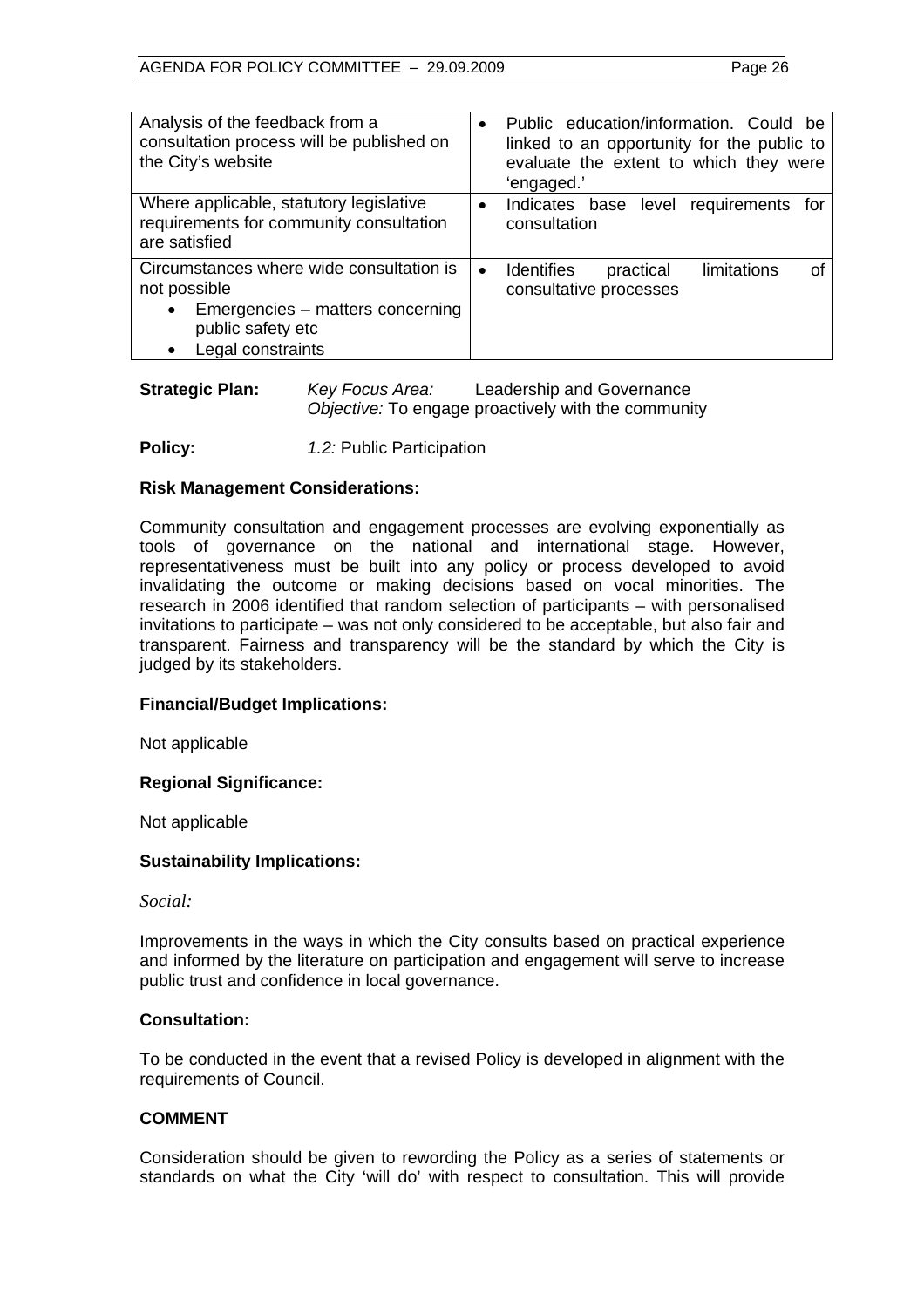clearer guidance to both administration and the community in one public document without being overly prescriptive. The revised Policy could then be backed up by a protocol for implementation purposes.

Consideration should also be given to the proposal for community education in participation linked to the Citizenship Program. As many of the City's residents were born overseas, there is limited knowledge on how to actively contribute as a citizen or the opportunities available for doing so. By empowering new citizens to become involved in local affairs, the City will be contributing to the long term social sustainability of the region.

# **VOTING REQUIREMENTS**

Not applicable

# **RECOMMENDATION**

**That the Policy Committee:** 

- **1 NOTES the contents of the report related to the City's application of Council Policy 1.2 – Public Participation Policy;**
- **2 IDENTIFIES requirements for inclusion in a future Community Consultation and Engagement Policy.**

*Appendix 4 refers* 

*To access this attachment on electronic document, click here[: Attach4agn290909.pdf](Attach4agn290909.pdf)*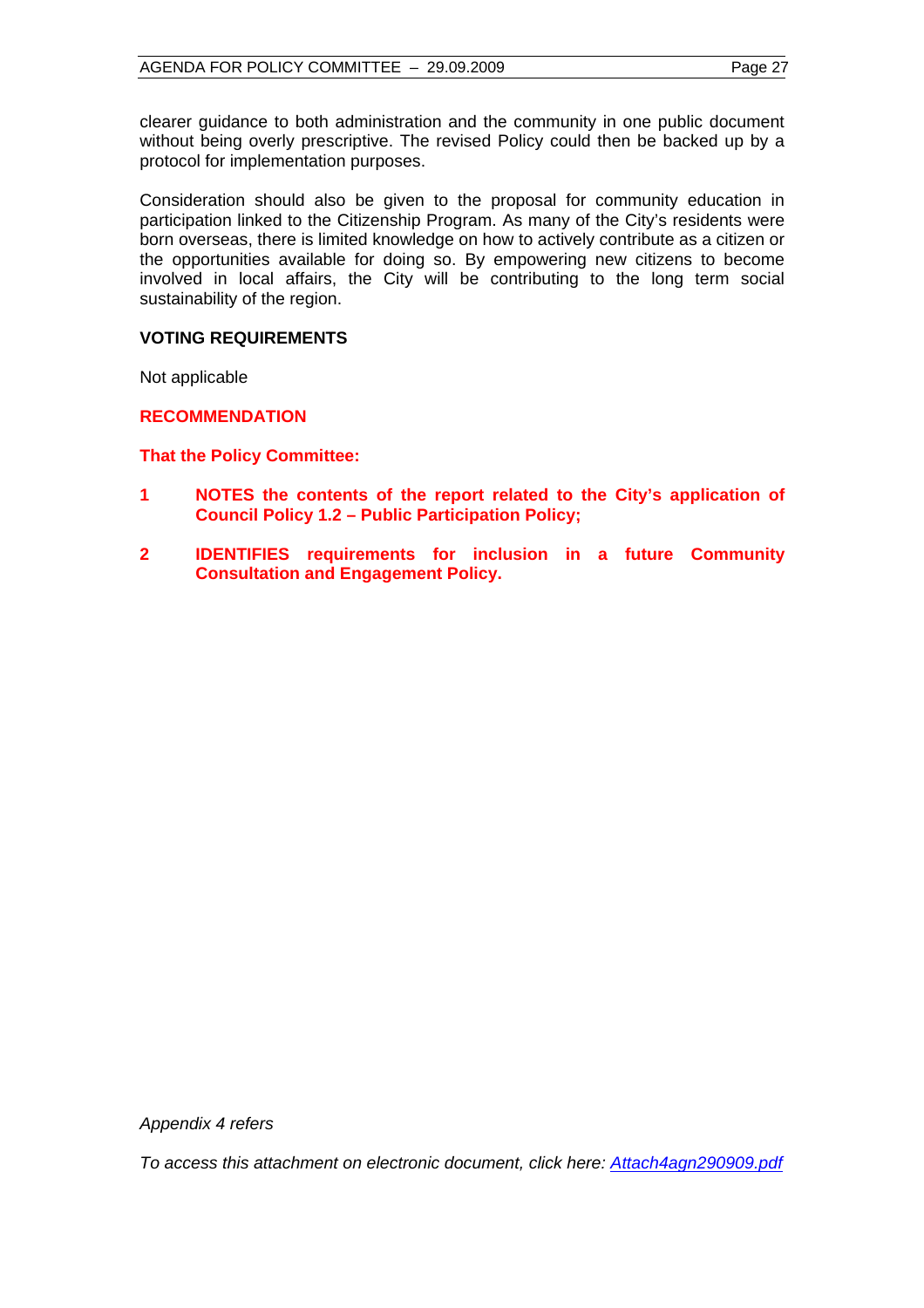# <span id="page-27-0"></span>**ITEM 5 POLICY 7-20 - HIRE OF COMMUNITY FACILITIES AND VENUES**

| <b>WARD:</b>                           | All                                |                                                                                                                               |
|----------------------------------------|------------------------------------|-------------------------------------------------------------------------------------------------------------------------------|
| <b>RESPONSIBLE</b><br><b>DIRECTOR:</b> | Mr Garry Hunt<br>Office of the CEO |                                                                                                                               |
| <b>FILE NUMBER:</b>                    | 29110                              |                                                                                                                               |
| <b>ATTACHMENTS:</b>                    |                                    | Attachment 1 Joondalup Little Athletics Club and<br>Beaumaris Little Athletics Club Request for<br>Reimbursement of Hire Fees |
|                                        |                                    | Attachment 2 Policy 7-20 – Hire of Community Facilities<br>and Venues                                                         |
|                                        |                                    | <b>Attachment 3 Alternative Discount Rates</b>                                                                                |

# **PURPOSE**

For the Policy Committee to consider whether City Policy 7-20 should be amended to facilitate the possible reimbursement of hire fees for non City-owned facilities.

# **EXECUTIVE SUMMARY**

In March 2009, the City received a request from the Joondalup Little Athletics Centre (JLAC) and Beaumaris Little Athletics Club (BLAC) for reimbursement of hire fees the Clubs had incurred for use of facilities at Joondalup Arena. A report was subsequently prepared for Council, as agreeing to such a request would require an amendment to City Policy 7-20 Hire of Community Facilities and Venues (Item CJ148-07/09 refers). A copy of the report is shown as Attachment 1.

The Council recommended that the matter be referred to the Policy Committee for further consideration and possible review of City Policy 7-20.

This report considers the options available to subsidise community and sporting groups under Policy 7-20 when those groups are using facilities that are not owned by the City, specifically being the Arena Joondalup.

*It is recommended that the Policy Committee RECOMMENDS that Council:* 

- *1 DOES NOT SUPPORT any amendment to City Policy 7-20 to facilitate the reimbursement or discount of hire fees for sporting clubs and groups using Arena Joondalup;*
- *2 REQUESTS the CEO to notify the Joondalup Little Athletics Club and the Beaumaris Little Athletics Club that the City will not reimburse their hire fees at Arena Joondalup;*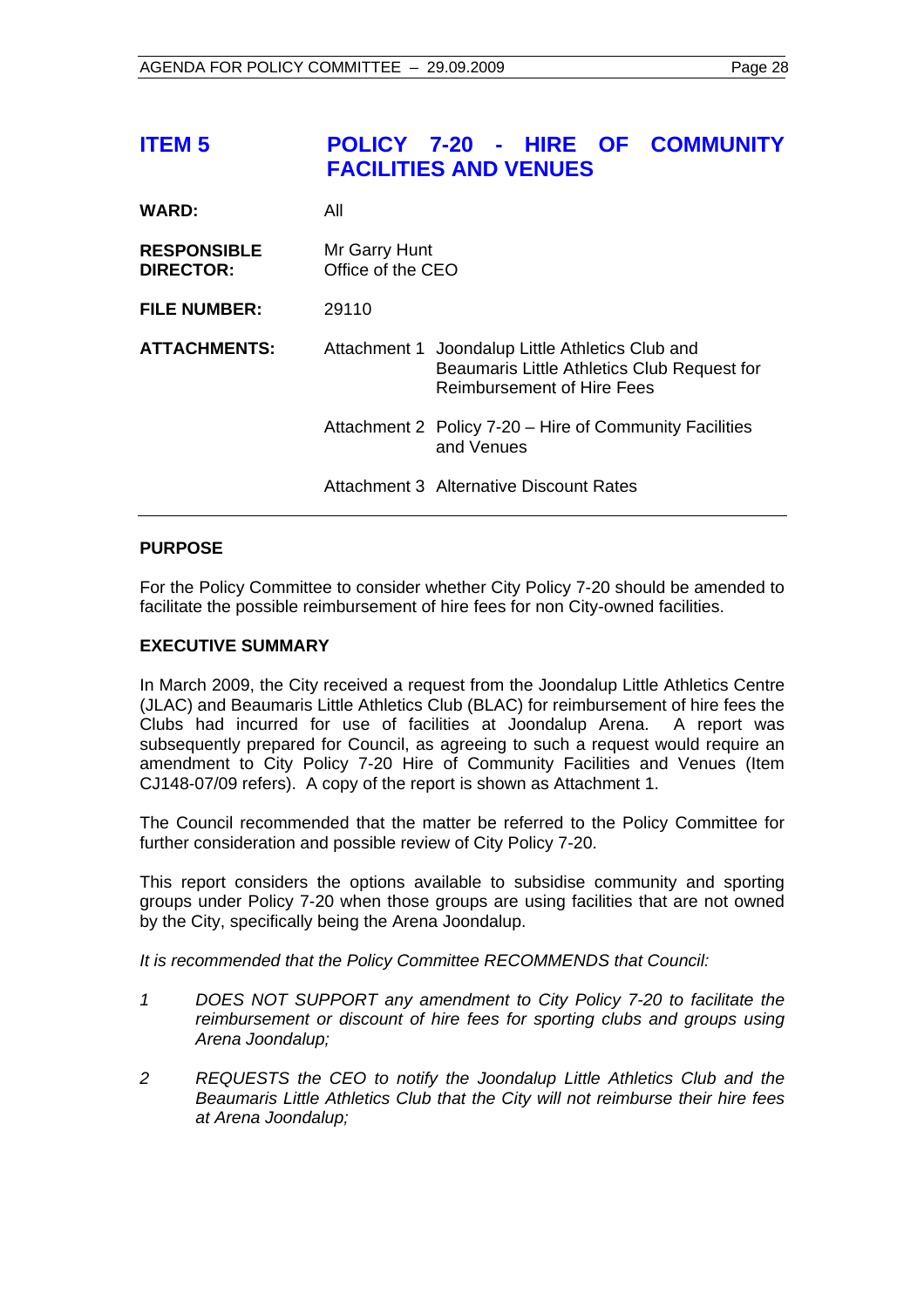*3 NOTES that the City will meet with Joondalup Little Athletics Club and Beaumaris Little Athletics Club to investigate opportunities for the use of City parks for training purposes.*

# **BACKGROUND**

The City provides support and assistance to over 155 community, sport and recreation groups through the provision, maintenance and renewal of facilities, funding and grants, and its Club Development program. As part of this support, Policy 7-20, which was revised in October 2007, also provides a method for determining reduced fees and charges for not-for-profit, incorporated clubs and groups using City facilities.

These groups include:

- Playgroups;
- Community childcare providers;
- Junior sporting and community groups:
- Service clubs and community groups;
- Seniors clubs and groups; and
- Public schools.

Under Policy 7-20, the clubs and groups are required to provide evidence that demonstrates 50% of their members reside within the City of Joondalup to receive the discounted fees.

Policy 7-20 does not provide for reduced fees or reimbursement of fees for non Cityowned buildings, such as the Arena Joondalup.

# **DETAILS**

In March 2009, the City received a letter from JLAC and BLAC outlining a number of issues the Clubs were facing, and seeking assistance from the City for, amongst other things, reimbursement of hire fees for facilities used at Arena Joondalup.

In accordance with Policy 7-20, junior sporting clubs can apply for a 100% discount on the hire fees for City owned facilities if they meet the following eligibility criteria:

- Not-for-profit organisation;
- Incorporated; and
- Greater than 50% of members reside within the City of Joondalup.

The number of hours per week available at the discounted rate is determined by the number of members in the Club (refer attachment 2 to this report).

Both Clubs believe they should be eligible for the discount offered under City Policy 7-20 for junior sporting clubs.

In addition to the Joondalup Little Athletics Centre, there are a number of other junior teams/participants that regularly hire facilities at the Arena, as well as potentially eligible clubs and groups that book the Arena on a casual basis, as detailed below: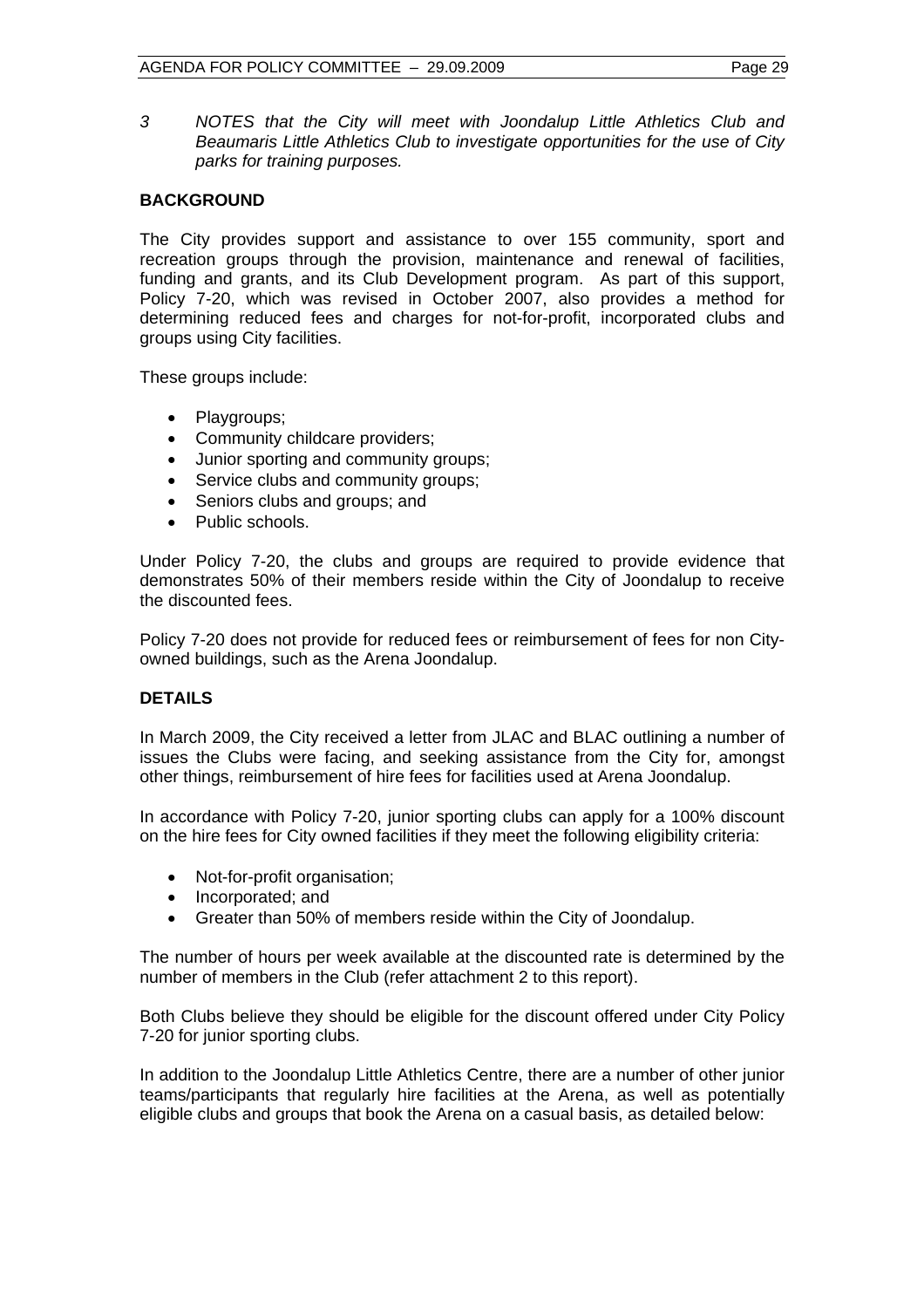# **Regular Users**

- Arena Swim Club
- Joondalup Brothers Rugby Union Club
- Joondalup Giants Rugby League Club
- Joondalup Netball Association

# **Casual Bookings**

- $\bullet$  Basketball junior membership
- Hockey junior membership
- Soccer junior membership
- Lifeball senior membership
- Badminton senior membership
- Seniors Dancing senior membership
- Seniors Arts and Crafts senior membership

There are also a number of other private or State owned and operated facilities located within the City, where sporting clubs and community groups pay hire fees for the facilities they use, including:

- Edith Cowan University
- Warwick Leisure Centre
- State Swim (Joondalup and Whitfords City) and
- Local High Schools

Craigie Leisure Centre also charges fees for the hire of its facilities.

# **Issues and options considered:**

In considering the request from JLAC and BLAC, an amendment to Policy 7-20 would be required, and the following issues and options have been considered:

# *Option 1: Maintain the Status Quo*

Under this option City Policy 7-20 would remain unchanged, with eligible clubs and groups that hire non-City facilities being charged hire fees.

In 2007/2008 the total value of the juniors teams hire fees at the Arena Joondalup was \$38,000. This does not include an estimated \$5,000 in casual hire fees from what would be eligible junior and senior sporting teams or groups. The Arena Joondalup charges junior sporting teams a discounted community hire rate. Hourly hire fees and charges are reviewed by the Arena Joondalup on an annual basis with some of these fees increasing by up to 10% in 2008/2009.

| <b>Option 1</b>                           |                                           |
|-------------------------------------------|-------------------------------------------|
| Advantages                                | <b>Disadvantages</b>                      |
| City Policy 7.20 has proven to be an      | Discount does not apply to clubs eligible |
| effective approach to community clubs     | under Policy 7-20 (ie juniors, seniors)   |
| and groups                                | using private or State owned facilities   |
| City is not exposed to increased costs.   | Groups using non City owned facilities    |
|                                           | would need to pay applicable fees         |
| Does not create a new condition to Policy |                                           |
| 7-20 for specific groups to access.       |                                           |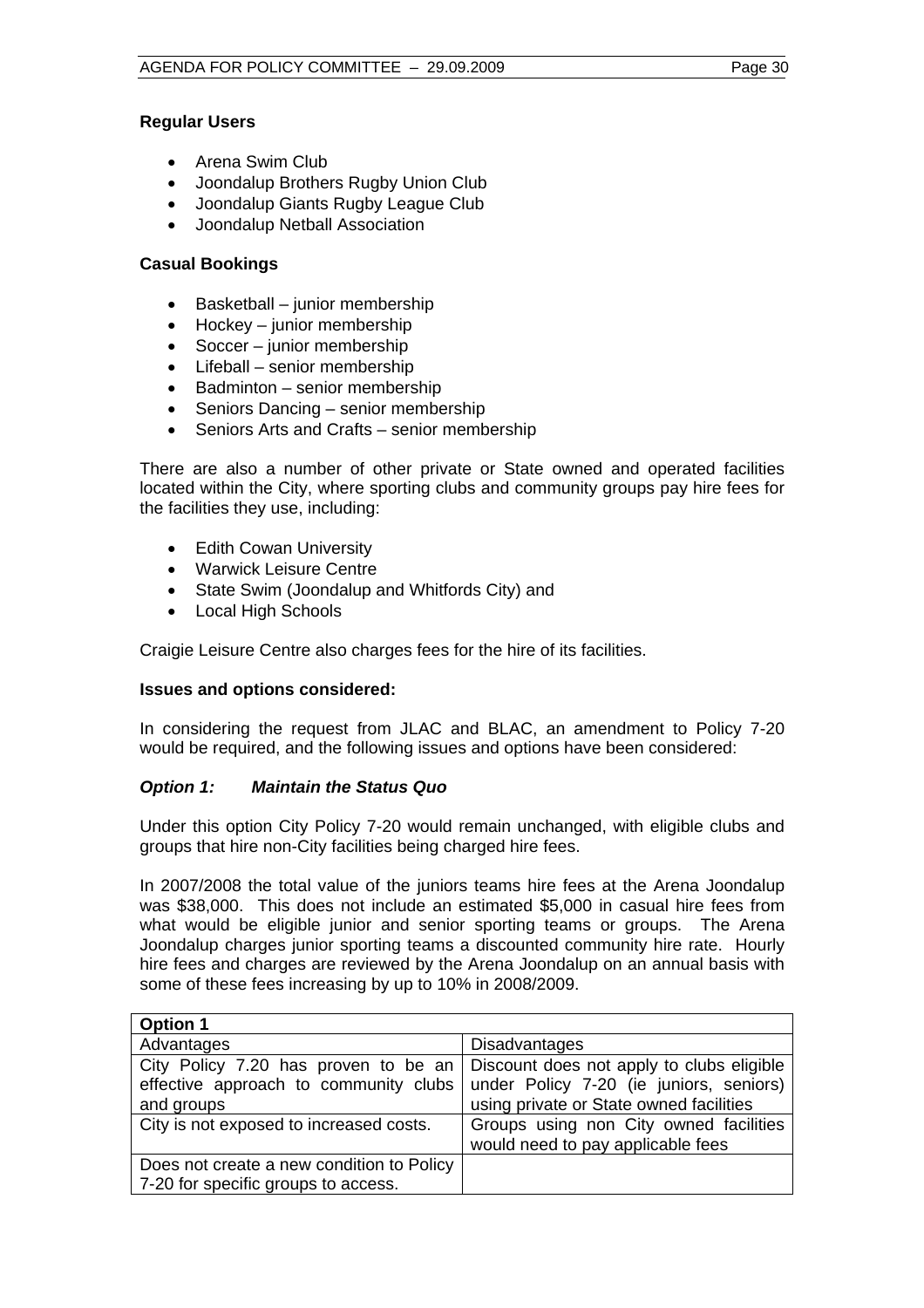| The City's budgeted level of subsidy will |  |
|-------------------------------------------|--|
| not increase.                             |  |
| Does not create an expectation that other |  |
| clubs using non COJ facilities can seek a |  |
| reimbursement of their hire fees.         |  |

# **Option 2: Amend City Policy 7-20 to allow 100% discount to be applied to the hire of facilities at Joondalup Arena.**

In this option the full reimbursement of hire fees at Arena Joondalup would provide the clubs and groups (eligible under Policy 7-20) with an increased level of financial assistance. This option is consistent with the current level of support provided to other clubs and groups hiring City owned facilities. This option would meet the current needs of JLAC and BLAC.

Under this scenario, the cost to the City is estimated at \$43,000 per annum, which would increase each year as a result of the annual fee increases.

| <b>Option 2</b>                                                                                 |                                                                                                                                                                                              |  |  |  |
|-------------------------------------------------------------------------------------------------|----------------------------------------------------------------------------------------------------------------------------------------------------------------------------------------------|--|--|--|
| Advantages                                                                                      | <b>Disadvantages</b>                                                                                                                                                                         |  |  |  |
| An increase in the financial support for all<br>eligible community groups and sporting<br>clubs | Increased cost to the City currently<br>estimated at \$43,000 pa.                                                                                                                            |  |  |  |
| Would meet the direct request of JLAC and<br><b>BLAC</b>                                        | City has no control over the<br>cost<br>increases each year<br>Increased number,<br>length<br>and<br>frequency of bookings, as clubs take<br>advantage of reduced fees                       |  |  |  |
|                                                                                                 |                                                                                                                                                                                              |  |  |  |
|                                                                                                 | Increased financial risk. Clubs using<br>other state government or privately<br>owned facilities may request similar<br>application of the subsidy, or transfer<br>their activities to Arena |  |  |  |

# **Option 3 Amend City Policy 7-20 to provide all eligible clubs and groups with an alternative discount rate for the hire of facilities at Arena Joondalup.**

Under this option, clubs and groups would be provided with an alternative discount rate as decided by Council. This option recognises the needs of groups and clubs by offering a level of support that will assist them financially.

The cost of extending the discount to all clubs and groups using Arena Joondalup is difficult to calculate. In this option, the annual cost to the City would be dependent on the discount option chosen. The cost implications for a range of discount options has been summarised in Attachment 3.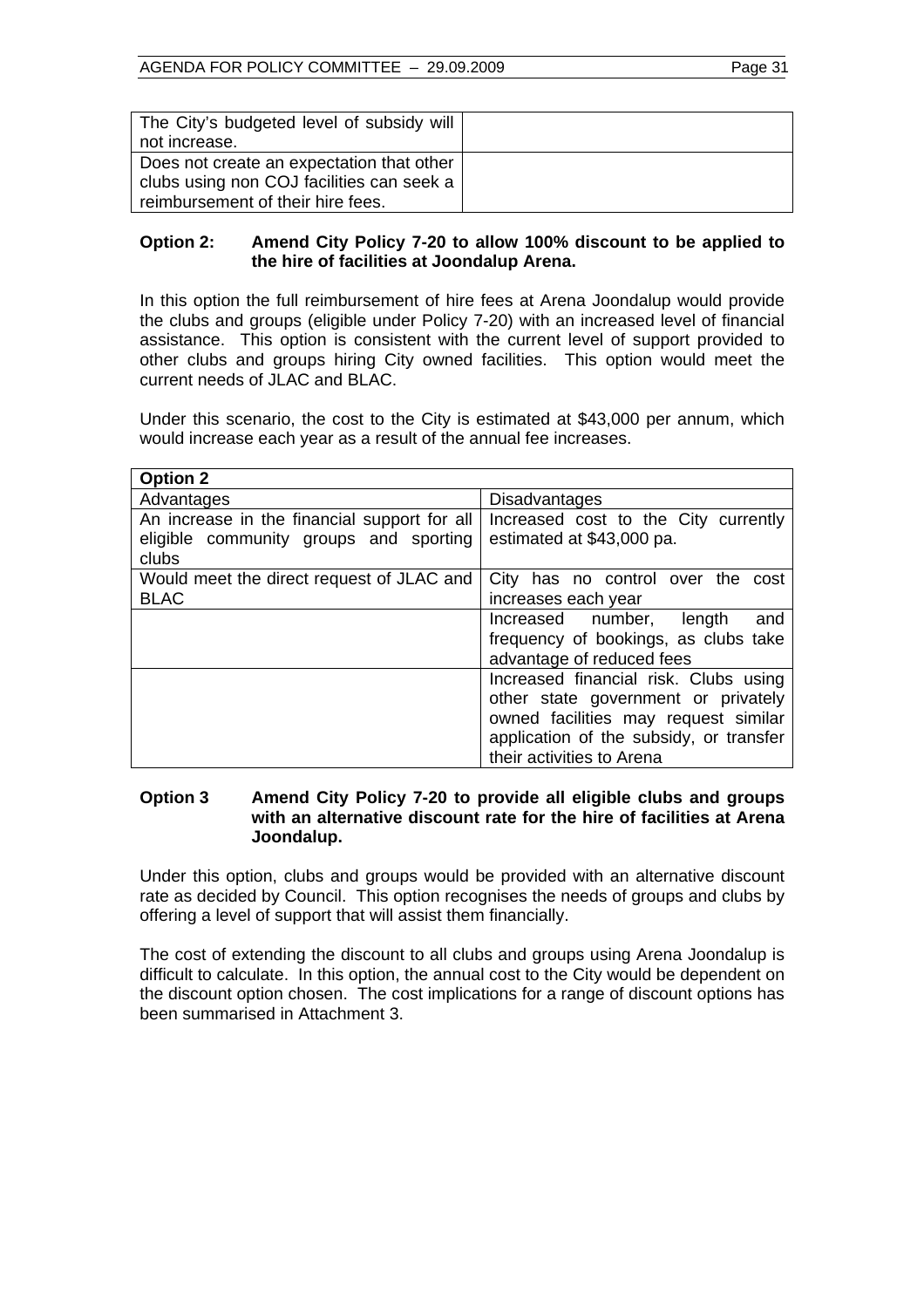| <b>Option 3</b>                                                             |                                      |  |  |  |
|-----------------------------------------------------------------------------|--------------------------------------|--|--|--|
| Advantages                                                                  | <b>Disadvantages</b>                 |  |  |  |
| An increase in the financial support for all                                | Increased cost to the City           |  |  |  |
| eligible community groups and sporting                                      |                                      |  |  |  |
| clubs                                                                       |                                      |  |  |  |
| Would meet the direct request of JLAC The City has no control over the cost |                                      |  |  |  |
| and BLAC                                                                    | increases each year                  |  |  |  |
| Reduced financial impact on the City than                                   | and<br>Increased number,<br>length   |  |  |  |
| Option 2                                                                    | frequency of bookings, as clubs take |  |  |  |
|                                                                             | advantage reduced fees               |  |  |  |

# **Legislation/Strategic Plan/Policy Implications**

**Legislation Not Applicable.** 

# **Strategic Plan**

- Key Focus Area: Not Applicable.
- Objective: Not Applicable.
- **Policy** Should Options 2 or 3 be adopted, an amendment would be required to Policy 7-20 Hire of Community Facilities and Venues.

#### **Risk Management considerations:**

Should Option 2 or 3 above be chosen as the preferred option for dealing with the JLAC and BLAC request, there could be an increased financial burden on the City through meeting the hire fees of Arena Joondalup for all eligible Clubs.

Additionally, other City of Joondalup clubs may choose to transfer their activities to Arena Joondalup, which could further increase the cost burden on the City.

#### **Financial/Budget Implications:**

Based on the recommendation of maintaining the status quo, there are no budget implications.

#### **Regional Significance:**

The conditions of Policy 7-20 have regional significance to all sporting clubs and groups within the City. By maintaining the status quo, as recommended in this report, the City's level of support to those clubs would remain unchanged.

#### **Sustainability implications:**

Whilst this report recommends that the City does not amend its current policy 7-20, sporting clubs and groups who use Arena Joondalup are able to access a number of the City's funding programs as a means of subsidising their operations. This includes the Community Funding Program, Sports Development Funding Program and the Sporting Achievement Grants.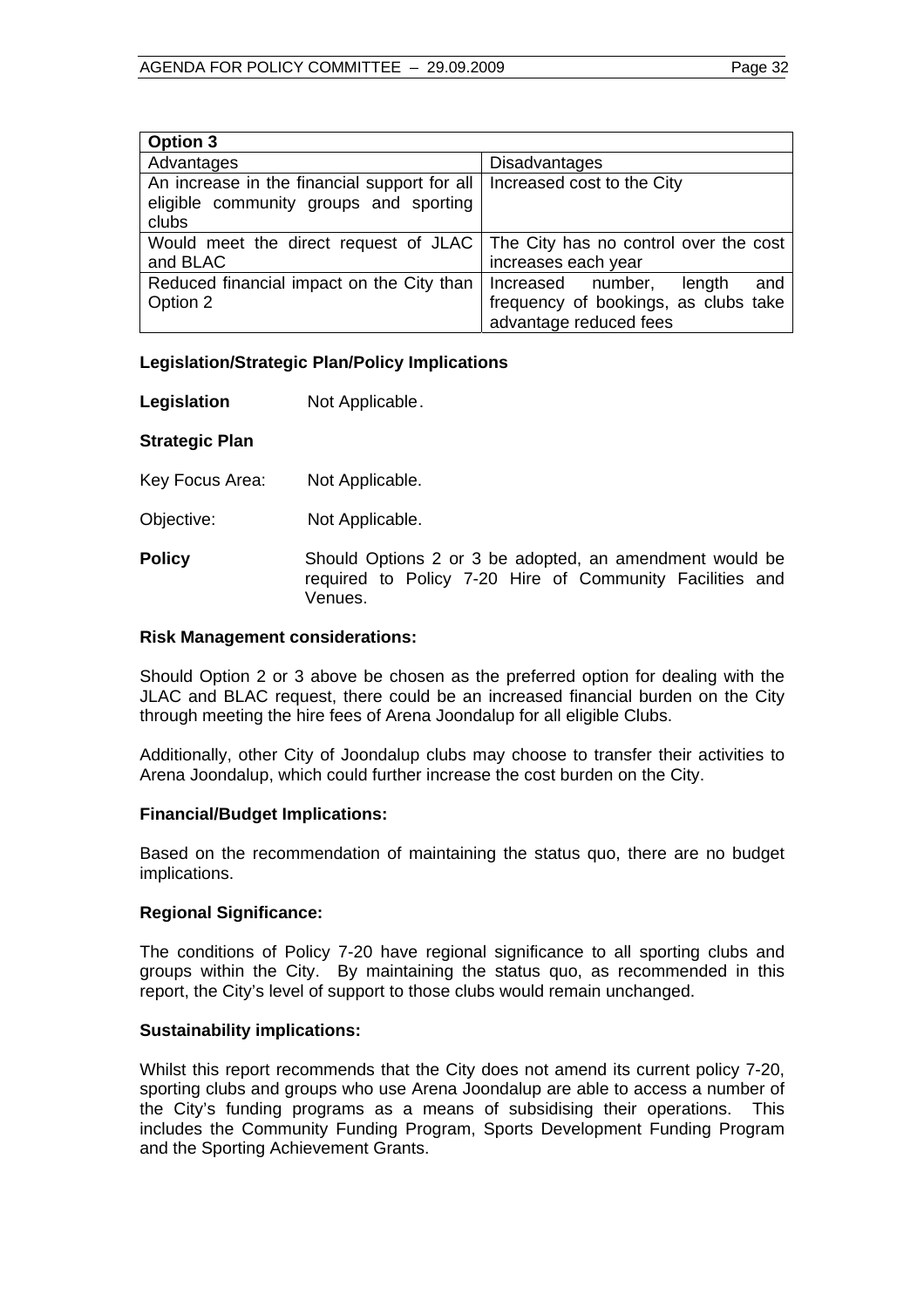The City's long term support of the clubs using Arena Joondalup is also reflected in previous capital investments at the Arena for facility developments which to date has totalled over \$6.8 million. Most recently, the City committed \$710,000 towards the construction of a community sporting facility, specifically for the Arena Community Sporting Recreation Association, of which Joondalup Little Athletics is a member. The proposed kiosk in the new facility will also offer the JLAC a new revenue source once constructed.

# **COMMENT**

The City's Policy 7-20 provides a fair and equitable method for determining fees and charges for the hire of community facilities and venues by community, sporting and recreation groups.

The adoption of Options 2 or 3 identified in this report would require an amendment to City Policy 7-20, and would significantly increase the financial support the City provides to junior sporting teams in the City. Under these options, the City would be required to pay market fees for the junior clubs using Arena Joondalup facilities. These costs are likely to increase over time due to annual (unknown) fee increases by Arena Joondalup and the potential for other clubs to seek similar reimbursement.

Supporting the JLAC and BLAC request for reimbursement of fees for the use of Arena Joondalup sets a precedent for other sporting clubs to request financial assistance for payment of facility hire fees at privately owned facilities. The risk to the City is significant, as the total cost of this scenario is unknown. Only the JLAC and BLAC have approached the City seeking reimbursement of fees, whilst the two other representative clubs of JLAC, namely the Connolly Little Athletics Club (CLAC) and the Kinross Little Athletics Club (KLAC) have not made claim nor approached the City regarding this issue. This may indicate that two of the four Little Athletics Clubs are managing to meet the cost of hire fees as part of their operations.

Similar to other clubs who operate at Arena Joondalup, the JLAC and BLAC are able to impose membership fees that cover the hire fees for use of the facilities. Arena Joondalup also provides all ACSRA member clubs with a discounted community hire rate aimed to assist in providing affordable facilities to regular users.

It is considered that given the above, the other funding opportunities available through the City to JLAC and BLAC, and the City agreeing to meet with the Clubs to discuss alternative venues for some of their training activities, the City has carefully considered the request from the Clubs. At the same time the City has maintained an approach that is fair and equitable to all sporting clubs in the City. It is therefore recommended that the current conditions of City Policy 7-20 should be maintained.

#### **VOTING REQUIREMENTS**

Simple Majority

# **RECOMMENDATION**

# **That the Policy Committee RECOMMENDS that Council:**

**1 DOES NOT SUPPORT any amendment to City Policy 7-20 to facilitate the reimbursement or discount of hire fees for sporting clubs and groups using Arena Joondalup;**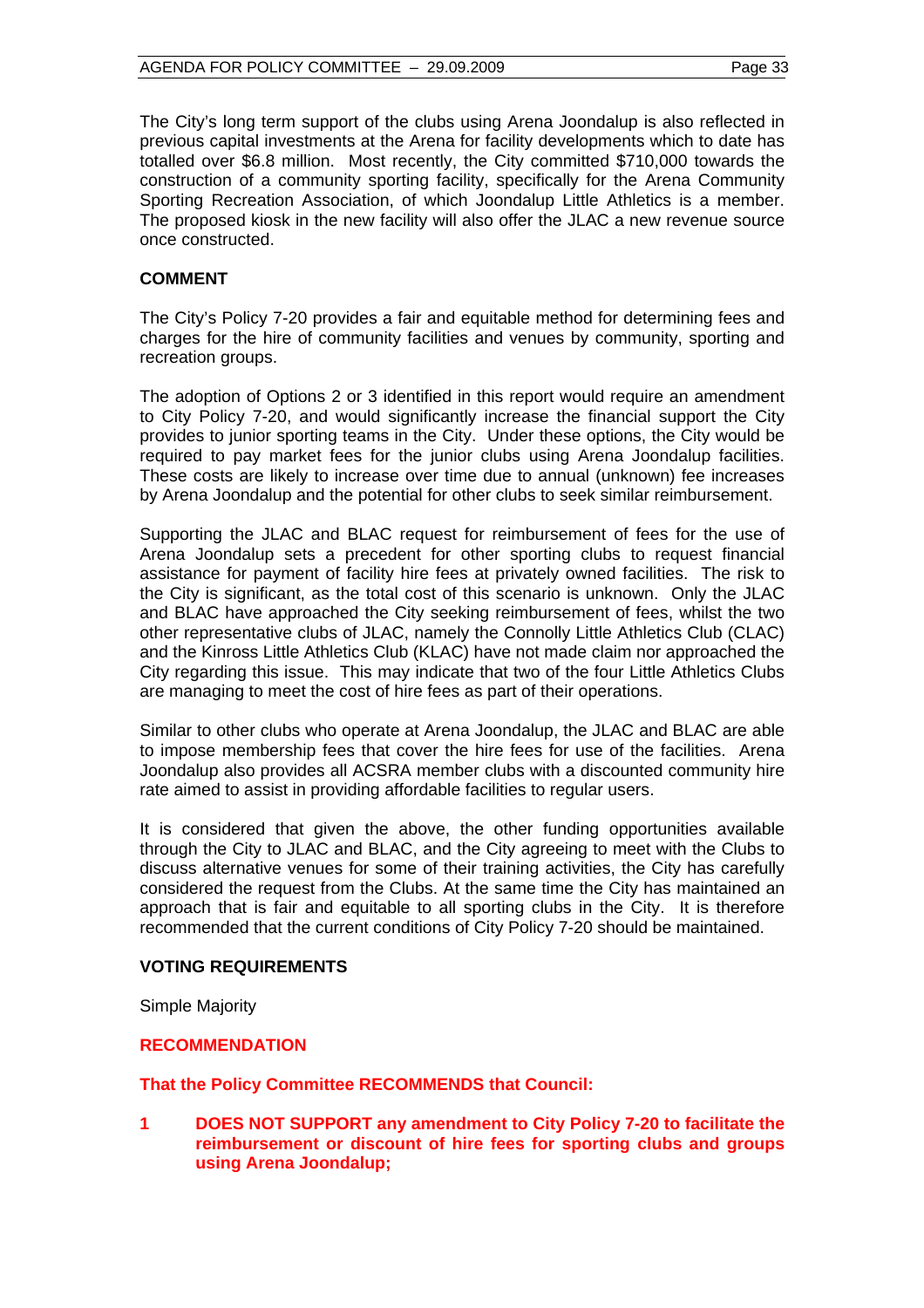- **2 REQUESTS the CEO to notify the Joondalup Little Athletics Club and the Beaumaris Little Athletics Club that the City will not reimburse their hire fees at Arena Joondalup;**
- **3 NOTES that the City will meet with Joondalup Little Athletics Club and Beaumaris Little Athletics Club to investigate opportunities for the use of City parks for training purposes.**

*Appendix 5 refers* 

*To access this attachment on electronic document, click here:<Attach5agn290909.pdf>*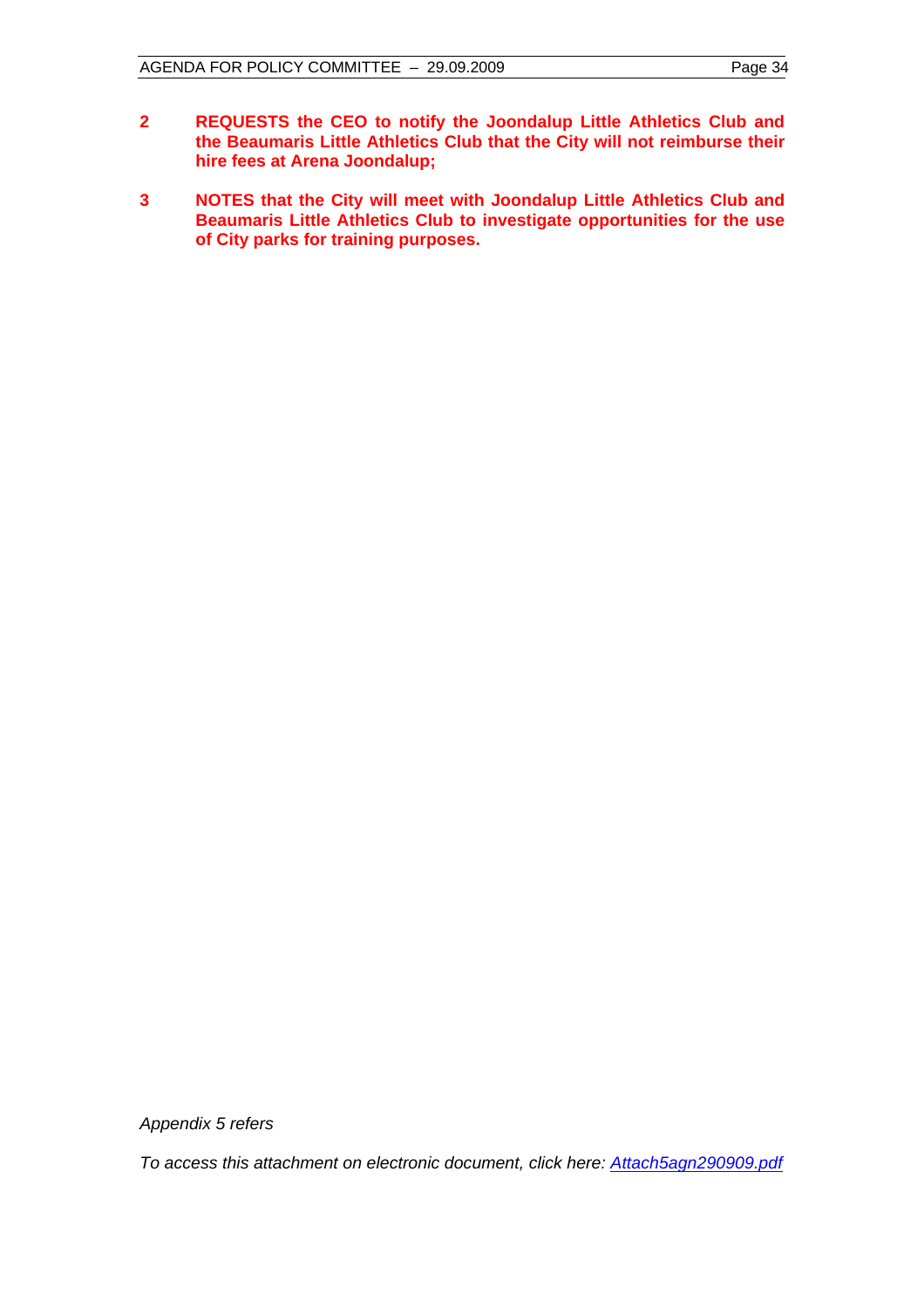# <span id="page-34-0"></span>**MOTIONS OF WHICH PREVIOUS NOTICE HAS BEEN GIVEN**

# **REQUESTS FOR REPORTS FOR FUTURE CONSIDERATION**

**CLOSURE**